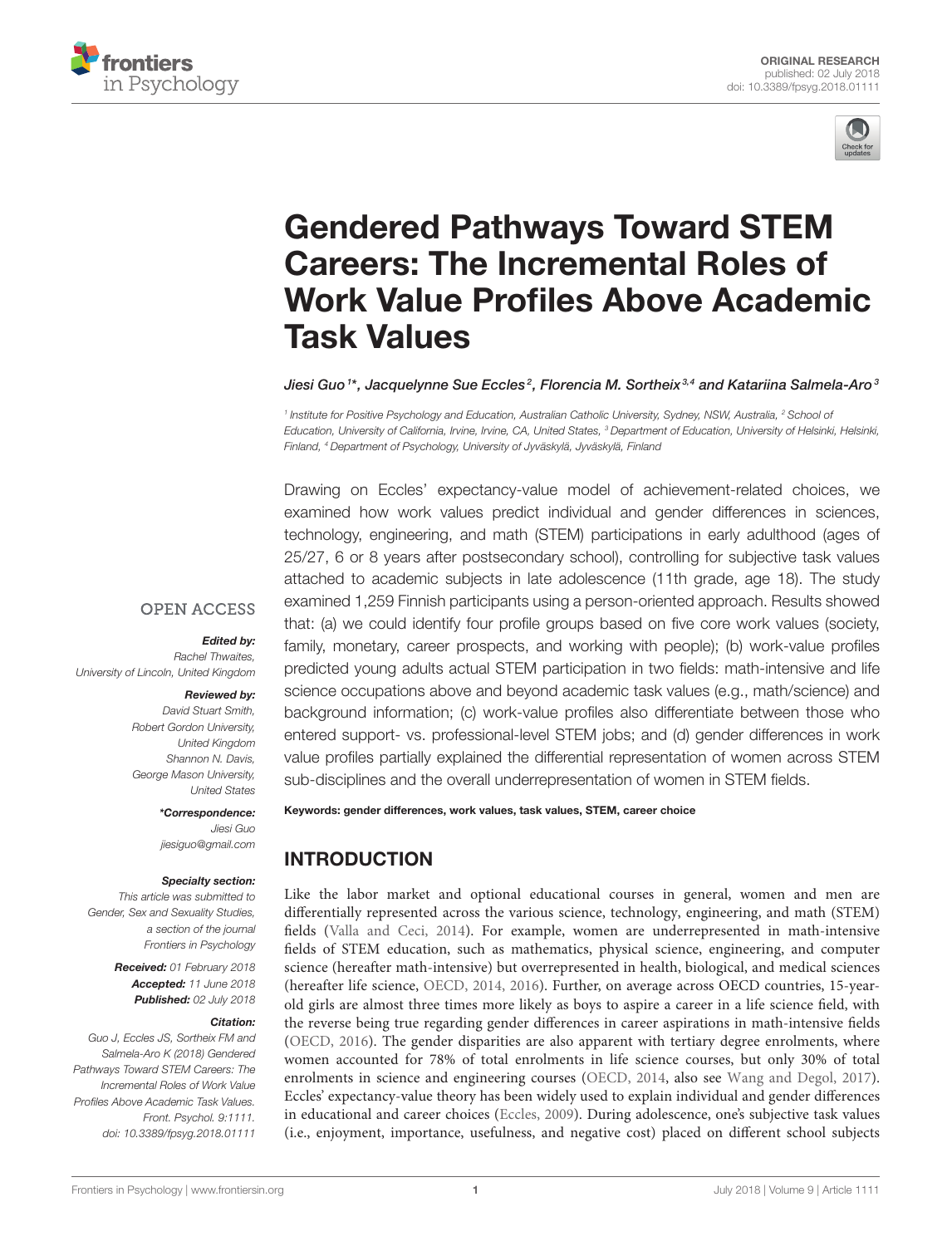are assumed to influence academic and career pathways more so than one's history of academic performance. Academic task value in a domain has been found to be positively linked to knowledge acquisition and aspirations in said domain, which in turn prepares and constrains one's pursuit toward certain educational and occupational fields [\(Wang and Degol, 2013,](#page-14-4) [2017](#page-14-3) for reviews).

Theories of career choice and development have also given personal work values a crucial role in one's educational and career choices [\(Holland, 1997;](#page-13-1) [Eccles, 2009\)](#page-13-0). Work or career values are the desired characteristics of one's current or future job and explain individual differences in vocational interests and career choices [\(Super, 1962;](#page-14-5) [Judge and Bretz, 1992;](#page-13-2) [Berings et al.,](#page-13-3) [2004\)](#page-13-3). Career choice is assumed to be made after various career options and their associated characteristics (e.g., money, social connect, family-balance) have been considered. These options are evaluated and identified as whether or not they align with one's personal goals, values, and preferences [\(Eccles, 2009\)](#page-13-0). Although a large body of research using Eccles's expectancy-value theory has identified various personal work values or academic task values that contribute to gender disparities within the STEM fields, relatively few studies have examined the joint contributions of both critical sets of values in explaining STEM career choices [\(Wang et al., 2015;](#page-14-6) [Eccles and Wang, 2016;](#page-13-4) see [Wang and Degol,](#page-14-3) [2017,](#page-14-3) for a review). Furthermore, Eccles' and other value theories suggest that the relative importance of values matters most for guiding career pathways because choices of college major and career are made from a variety of options and their associated characteristics [\(Eccles, 2009\)](#page-13-0). However, we are not aware of any study that has taken a person-oriented approach to examine the different intraindividual pattern of personal work values and its association with STEM participation.

To fill these gaps, this study examines how Finnish 11thgraders' personal work values and academic task values affect their actual career choices (6 or 8 years postsecondary school). We first examine the intraindividual patterns associated with students' ratings of the relative importance of work values across five domains (society, family, monetary, career prospect, and people-orientation) using a person-oriented approach. Second, we investigate the incremental effects of gender differences in work value profiles on the gender gap across STEM subdisciplines (non-STEM vs. math-intensive vs. life science fields) above and beyond the established effects of academic task values. Finally, because career choice processes may vary across required educational levels, we test the generalizability of the predictive patterns across two educational levels of STEM professions: the professional and the support role levels STEM fields. This study therefore provides a comprehensive test of the psychological mechanisms proposed by Eccles' expectancy-value theory that underlie individual and gender differences in educational and occupational choices.

## Work Values, STEM Career Choice, and Gender Differences

Work values have been at the center of several prominent theories of vocational choice and development (e.g., [Super, 1990;](#page-14-7) [Holland,](#page-13-1) [1997;](#page-13-1) [Eccles, 2009\)](#page-13-0). Over the past several decades, an enormous body of research has demonstrated that work values are one of the most important influences leading people to different occupations [\(Su and Rounds, 2015\)](#page-14-8). However, work values have been somewhat overlooked in the literature relating to STEM occupational fields until recently (see [Diekman et al., 2015,](#page-13-5) [2017](#page-13-6) for reviews). To date, research has drawn on a variety of instruments and classification of work values (see [Johnson et al.,](#page-13-7) [2007](#page-13-7) for a review). In this study, we reviewed recent studies on work values and STEM career choices and identified several work value types that are assumed to be related to gender differences in preferences that may affect STEM career choices.

### Social Values and Working With Others

Social values refer to valuing work that allows one to directly help people and contribute to society, which is highly related to work with people (i.e., a job that allows one to interact and help coworkers and work in teams). These two work value components have been elaborated in different theoretical frameworks, such as communal goals (e.g., [Diekman et al., 2011,](#page-13-8) [2015\)](#page-13-5), social interests [e.g., [\(Su et al., 2009;](#page-14-9) [Su and Rounds, 2015\)](#page-14-8); based on [Holland's \(1997\)](#page-13-1) seminal work], and people-orientation (e.g., [Woodcock et al., 2013\)](#page-14-10). STEM fields are likely to deter people who endorse these social work values because these fields are often considered incompatible with goals of directly benefitting others, collaboration, or altruism [\(Diekman et al., 2015,](#page-13-5) [2017\)](#page-13-6). Regardless of the theoretical framework used, research has shown that women prefer jobs where they can help and work with other people, whereas men prefer working with objects. Such gender differences are associated with the gender disparities in STEM fields [\(Su et al., 2009;](#page-14-9) [Diekman et al., 2010,](#page-13-9) [2011;](#page-13-8) Woodcock et al., [2013\)](#page-14-10). More recently, the gender differences in preferences of men and women to social work values are found to be useful to explain gender imbalance within STEM fields (i.e., life science vs. math-intensive; [Su and Rounds, 2015;](#page-14-8) [Wang et al., 2015;](#page-14-6) [Eccles and Wang, 2016\)](#page-13-4). Indeed, math-intensive fields involve a heavy thing-orientation component, whereas other STEM subdisciplines such as medicine, nutrition, biology, and psychology science (life science) are more focused on working with and helping people and other living beings [\(Su and Rounds, 2015\)](#page-14-8). Men and women who placed high value on having jobs associated with people and altruistic concerns were more likely to choose a life science rather than math-intensive career (e.g., Su and Rounds, [2015;](#page-14-8) [Eccles and Wang, 2016\)](#page-13-4). Importantly, gender differences in valuing working with people and altruism (favoring women) significantly explained why women are over-represented in STEM fields that are more people-oriented and less thingoriented (i.e., life sciences; e.g., [Su and Rounds, 2015;](#page-14-8) Eccles and Wang, [2016\)](#page-13-4).

### Material Value and Status

STEM fields are often considered more likely to provide opportunities for agentic (rather than communal) goal fulfillment (e.g., power, status, financial rewards; e.g., [Brown and Diekman,](#page-13-10) [2010;](#page-13-10) [Diekman et al., 2011\)](#page-13-8). For example, even 6th graders (age 12) were found to be likely to associate science with power (Jones et al., [2000\)](#page-13-11). STEM fields, particularly math-intensive fields, also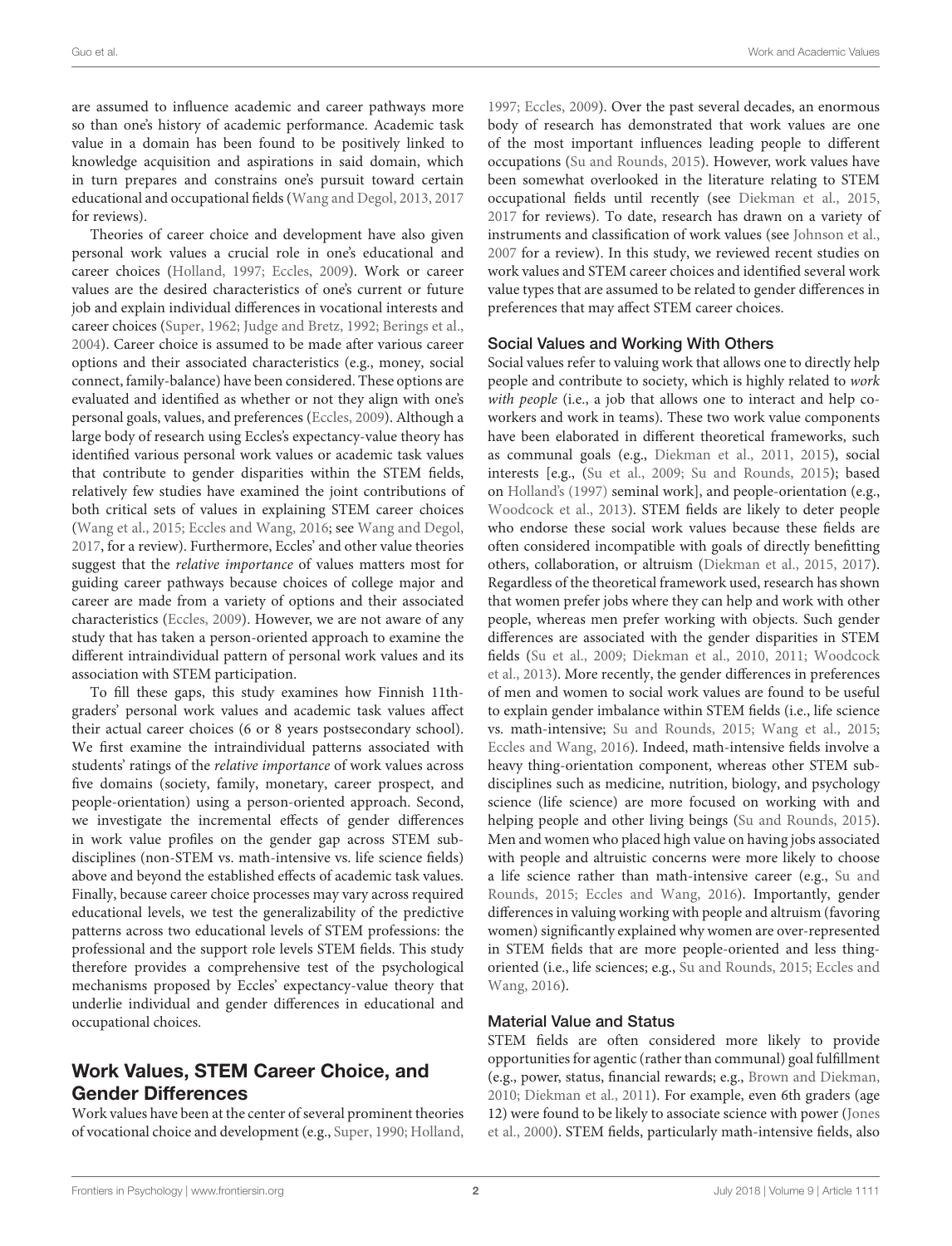dominate the list of top-earning college majors [\(Valla and Ceci,](#page-14-0) [2014\)](#page-14-0). Material value and status have been well-documented in different theoretical conceptualizations of work values (e.g., Sagie and Elizur, [1996;](#page-14-11) [Ros et al., 1999;](#page-14-12) [Lyons et al., 2010\)](#page-13-12). Material value is related to valuing work primarily for the salary or other compensation, and status refers to valuing work for its prestige, power, and authority (e.g., [Ros et al., 1999\)](#page-14-12). Research has shown that men tend to place more value on jobs that yield high income, power, and prestige compared to women [\(Eccles et al., 1999;](#page-13-13) [Abele and Spurk, 2011\)](#page-13-14). For instance, even 6- to 11-year-old boys showed greater interest than girls in professions recognized for their lucrative remuneration [\(Hayes et al., 2018\)](#page-13-15). Such gender differences have been found to impede women's STEM pursuits (particularly in math-intensive fields, [Eccles et al., 1999;](#page-13-13) Diekman et al., [2010,](#page-13-9) [2015\)](#page-13-5).

### Work-Family Balance (Family Value)

Work-family balance is another deterrent to women in STEM fields. Valuing work-family balance is directly related to gender role identity, with a traditional feminine identity leading one to place more emphasis on family and less on work and the reverse for a traditional masculine identity [\(Eccles, 2009\)](#page-13-0). Compared to men, women are more willing to make occupational sacrifices for the family and prefer work-centered lifestyle at lower rates [\(Diekman et al., 2015;](#page-13-5) [Wang et al., 2015;](#page-14-6) [Wang and Degol,](#page-14-3) [2017\)](#page-14-3). This gender difference emerges in late adolescence and young adulthood since men and women begin to consider their future more closely [\(Weisgram et al., 2010\)](#page-14-13). Importantly, more recent research has found that adolescents and young adults perceive STEM careers afford family values less than other values such as money, power, and altruism<sup>[1](#page-2-0)</sup>; the perception that science affords family values predicts interest in pursuing science studies/careers [\(Diekman et al., 2015;](#page-13-5) Weisgram and Diekman, [2017\)](#page-14-14). Taken together, research has revealed that endorsement of work-family balance directed women away from masculine/STEM occupations (e.g., [Frome et al., 2008;](#page-13-16) [Ferriman et al., 2009;](#page-13-17) [Weisgram et al., 2010;](#page-14-13) [Diekman et al.,](#page-13-5) [2015\)](#page-13-5), particularly professional-level (e.g., scientist, Williams and Ceci, [2012;](#page-14-15) [Mason, 2014\)](#page-13-18) and math-intensive occupations (e.g., Computer Science, [Ceci and Williams, 2011;](#page-13-19) [Beyer, 2014\)](#page-13-20).

While the evidence reviewed above documented that each single work value is associated with individual's career aspirations and choices, the relative hierarchical importance of these values may play a more critical role in clarifying one's perceptions, interests, and career goals [\(Jin and Rounds, 2012\)](#page-13-21). The relative hierarchy of personal work values has been well elaborated in Eccles' expectancy-value theory [\(Eccles, 2009\)](#page-13-0). Specifically, behavioral choices are assumed to depend upon a series of value-based calculations that weigh the relative (not absolute) subjective value across the variety of perceived available options associated with different occupational characteristics. For example, if one places a higher value on working with people than working with objects, machines, and tools, one is likely to prefer occupations that allow them to interact with people (e.g., life science and humanities). Thus, people's relative work values channel their educational and occupational decision-making and attainment. The extant studies, however, mainly focus on between-person differences in different work values, which limits our understanding of how individuals weigh up pros and cons for each option that leads to career choices.

Based on the literature reviewed above, in this study we focused on five core work values (a) Social value, (b) Working with people, (c) Material value (d) Status, and (e) Life-work balance. The inclusion of the five work values will enable us to examine the different intraindividual patterns across various core personal work values within sample and then to assess how these pattern groups contribute to gender differences in occupational choices related to STEM fields.

It is important to note that previous research has shown that work values stabilize by late adolescence, when students' intentions to pursue (or not to pursue) STEM majors are crystallizing (e.g., [Jin and Rounds, 2012;](#page-13-21) [Lechner et al., 2017\)](#page-13-22). For example, [Jin and Rounds \(2012\)](#page-13-21) conducted a meta-analysis study and showed that different work values (e.g., social values and status) are relatively stable from colleague years (ages 18–21.9) to young adulthood (ages 22–25.9). Similarly, [Lechner et al. \(2017\)](#page-13-22) found such high rank-order and mean-level stability of work values of those aged between 20 and 25. These results are in line with a dynamic system perspective on work values development, which posits that individuals' value structure tends to become more stable and coherent with age [\(Vecchione et al., 2012\)](#page-14-16). Although work values with STEM career were assessed at the same time point in this study, previous research (e.g., [Bardi et al.,](#page-13-23) [2014;](#page-13-23) [Diekman et al., 2017\)](#page-13-6) has suggested that people are more likely to choose their career transitions based on their values (self-selection processes) rather being socialized into their selfchosen careers (socialization). For example, [Bardi et al. \(2014\)](#page-13-23) showed that in the transition to vocational training (of new police recruits) and to different university majors (psychology vs. business students), there were no significant value changes which would imply socialization effects. Taken together, the presence of self-selection processes and work values' high stability during postsecondary school transition support our hypothesis that work values guide individuals' choices toward (or away from) STEM careers from early life stages (see below).

## Incremental Role of Work Values on Career Choices in High School

High school is a critical stage of adolescence when career aspirations began to crystallize on the basis of youth academic and career/work values [\(Eccles, 2009;](#page-13-0) [Su et al., 2009\)](#page-14-9). Youth are granted options to enroll in courses that are of interest, usefulness, and importance to them starting in high school, further creating a divide in STEM knowledge and learning experience between those who value and enroll in more advanced STEM courses, and those who de-value and opt out of challenging STEM courses. From a developmental perspective, [Eccles \(2009\)](#page-13-0) hypothesized that individuals develop higher academic value for

<span id="page-2-0"></span><sup>&</sup>lt;sup>1</sup>The reason why STEM careers are perceived as being family "un-friendly" may be due to the overall stereotype of scientists, media depictions of scientists, and prior experience of science activities in school [\(Weisgram and Diekman, 2017,](#page-14-14) also see [Diekman et al., 2015](#page-13-5) for a review).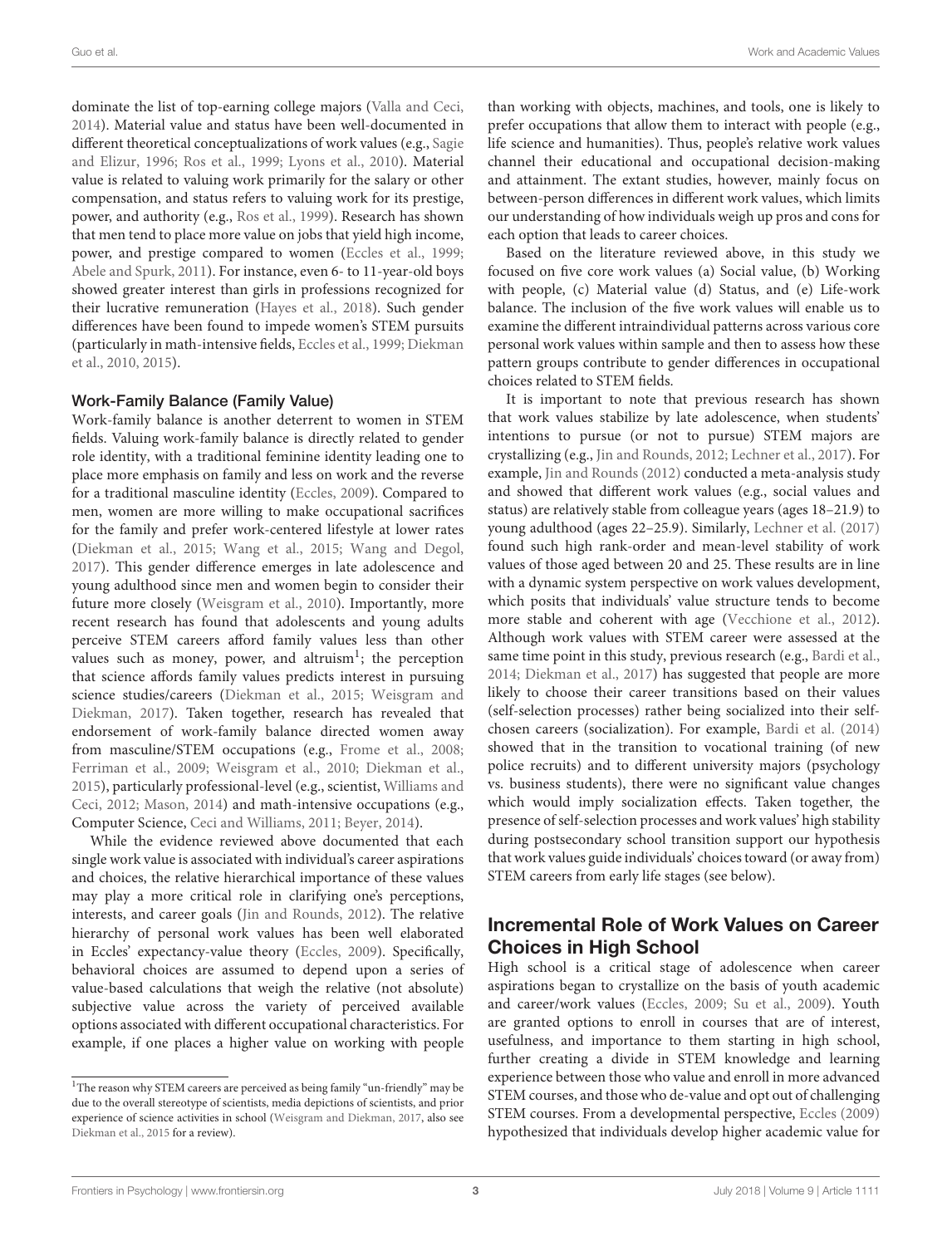tasks and careers that they perceive as being closely aligned with their work values, leading them to preferentially select courses that are positively linked to their personal needs and identities. For example, a girl whose interests in activities that allow her to interact with and help others may choose to focus on classes and activities that fulfill her personal goals through a preference for those related to humanities. As such, she may come to place more academic task values on humanities than on other subjects. Both types of task values help her accumulate knowledge and skills associated with humanities and prepares her for entry into humanities-related majors or careers [\(Eccles, 2009;](#page-13-0) [Lee et al.,](#page-13-24) [2015\)](#page-13-24).

Gender differences in task values attached to various academic subjects prevalent in STEM (e.g., math/science) and non-STEM fields (e.g., humanities, arts) are related to gendered educational and career aspirations and choices [\(Eccles, 2009;](#page-13-0) Wang and Degol, [2013,](#page-14-4) [2017\)](#page-14-3). More specifically, men are likely to perceive math and physical science more important, useful, and enjoyable than women, whereas women are likely to have higher task values for language, social studies, and artistic subjects (e.g., arts, music; e.g., [Chow et al., 2012;](#page-13-25) [Wang et al., 2015;](#page-14-6) [Eccles and Wang, 2016\)](#page-13-4). These gendered differences in the academic task values partially contribute to overall underrepresentation of women in STEM fields [\(Chow et al., 2012;](#page-13-25) [Guo et al., 2015\)](#page-13-26) as well as the differential representation of gender across math-intensive and life science fields [\(Su and Rounds, 2015;](#page-14-8) [Eccles and Wang, 2016\)](#page-13-4).

While the relative hierarchy of work values and academic task values comprise essential parts of individuals' identity and can direct both men and women to different educational and career paths, their joint contributions to the prediction of career choices across STEM sub-disciplines (math-intensive and life science) have rarely been investigated. Given well-documented evidence as to the effect of academic values [\(Wang and Degol, 2013,](#page-14-4) [2017](#page-14-3) for reviews), of particular interest in this study is to explore the incremental influence of work value profiles on career choices over and above academic values. Furthermore, recent research has stressed the need to distinguish between occupational choice processes for two fundamentally different occupational levels (professional- vs. support-level; [Su and Rounds, 2015\)](#page-14-8). For example, gender differences in interests in support-level life science careers (e.g., medical services) favoring women are larger than those in profession-level careers (e.g., medical science; Su and Rounds, [2015\)](#page-14-8). In this study, to gain a better understanding about work values and academic task values that contribute to the differential participation of women across STEM sub-disciplines, career choices were operationalized into three categories: mathintensive, life science, and non-STEM occupations, and two social status groups: professional- and support- level occupations (see below for more details).

## THE CURRENT STUDY

The present investigation aims to examine the incremental contribution of the work value hierarchy in predicting individual and gender differences in STEM choices after accounting for academic task values. By taking into account both academic task values and work values as well as different domains and levels of occupations within STEM fields, this study provides a greater understanding of the motivational dynamics leading men and women to different STEM career pathways during transition into early adulthood. To achieve this aim, two overarching research questions are examined. For each research question, specific hypotheses (predictions) and empirical analysis questions are presented as follow.

### **Overarching Research questions 1 (Q1): How does the relative work value hierarchy influence individual differences in STEM choices above academic task value?**

**Question 1a (Q1a).** How many distinct hierarchical patterns (profiles) of work values will be captured? It is difficult to predict the exact number of groups that present the qualitatively and quantitatively distinct patterns of work values given the limited existing empirical research. As such, we leave it as an exploratory research question to be explored.

**Hypothesis 1 (H1a).** We expect that work value profiles will significantly discriminate between people entering non-STEM, life science, and math-intensive fields above and beyond academic task values [\(Eccles, 2009;](#page-13-0) [Su et al., 2009\)](#page-14-9). While we are not able to propose clear a priori expectations as to the intraindividual patterns of work profiles, we are tempted to derive our hypotheses from previous findings related to each work value. As such, we expect that the groups where family value and social value/working with others are prioritized will be more likely to enter non-STEM fields rather than life science and particularly careers in math-intensive STEM fields (e.g., [Ferriman et al., 2009;](#page-13-17) [Diekman et al., 2011;](#page-13-8) [Woodcock et al.,](#page-14-10) [2013;](#page-14-10) [Wang et al., 2015\)](#page-14-6); the groups where money and career prospect (status) values are dominant will be more likely to pursue life science and particularly math-intensive careers over non-STEM careers, compared to other profile groups (e.g., [Eccles et al., 1999;](#page-13-13) [Abele and Spurk, 2011;](#page-13-14) [Diekman et al., 2015\)](#page-13-5). **Question 1b (Q1b).** Given the limited literature in comparisons between professional-level vs. support-level occupations within STEM fields, we leave as an open research question whether different predictive patterns merge for individuals entering professional-level vs. support-level STEM fields.

**Overarching Research Questions 2 (Q2): How does the relative work value hierarchy differ by gender and influence gender imbalance in STEM choices above academic task value?**

**Hypothesis 2a (H2a):** We anticipate that men will be overrepresented in the profiles where monetary and career prospect are more highly endorsed than other values (i.e., social value, working with people, and family value), with the reverse being true for women (e.g., [Diekman et al., 2015;](#page-13-5) [Su and Rounds,](#page-14-8) [2015\)](#page-14-8).

**Hypothesis 2b (H2b):** These gender differences will help explain gender imbalances in STEM choice above and beyond the gender differences in academic task values [\(Eccles, 2009;](#page-13-0) [Wang and Degol, 2013,](#page-14-4) [2017\)](#page-14-3).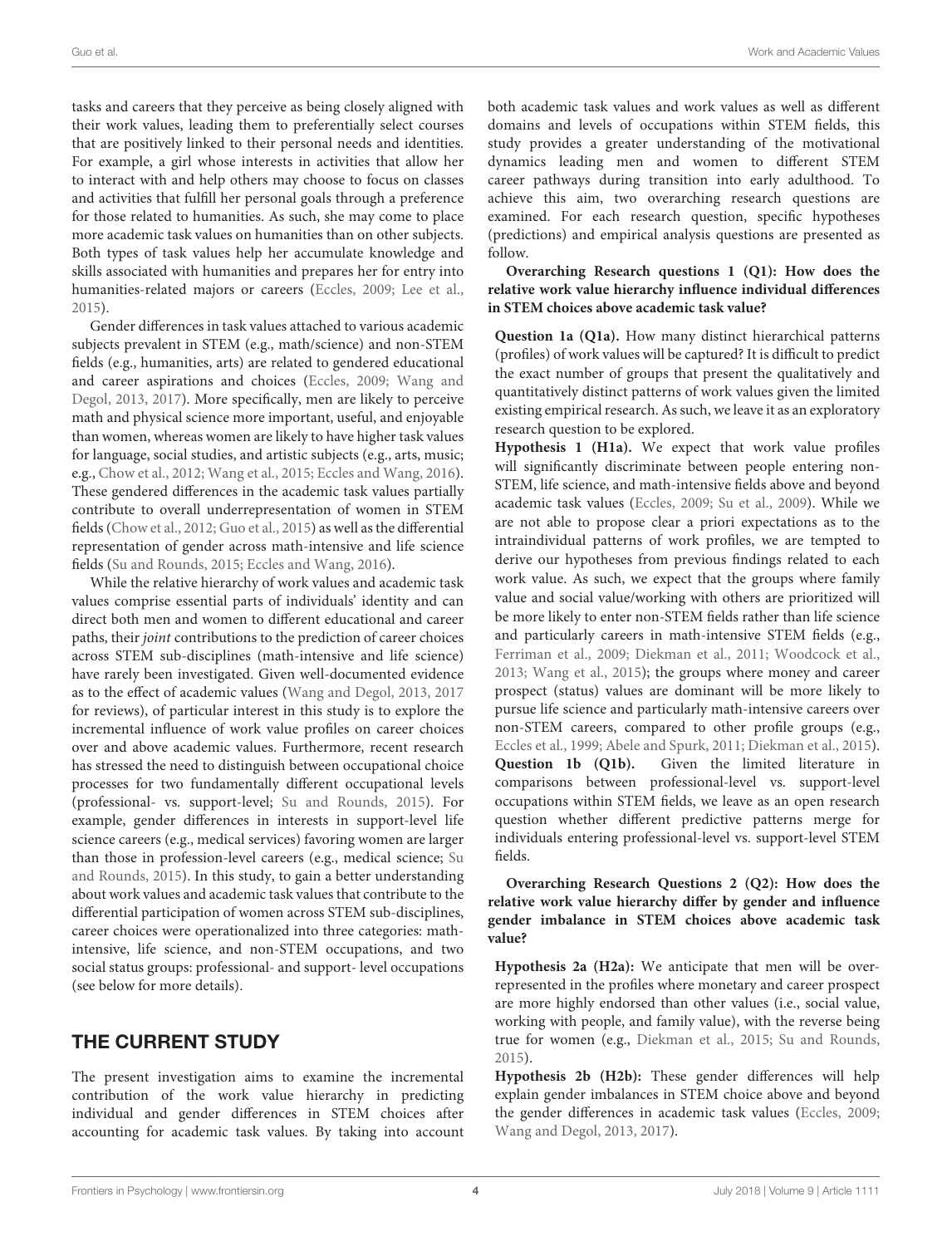## METHODS

## **Participants**

The data set used in the present study is part of the larger Finnish Educational (FinEdu) Transition Studies. FinEdu is a multiple wave longitudinal follow-up study initiated in 2004 tracking two cohorts comprising 675 9th graders from nine comprehensive schools (Cohort 1, mean age  $= 16$  years) and 584 11th graders from 13 upper secondary schools (Cohort 2, mean age = 18 years) in a medium-sized city in Middle Finland. Students were tracked every two years, through high school, higher education and employment. For this study, we utilized questionnaire data from both cohorts on academic task values when students were in 11th grade (2006 data for cohort 1 and 2004 data for cohort 2, total  $N = 1,259$  as well as on their work values and STEM participation in the 2013 follow-up (cohort 1: 6 years after postsecondary school, mean age = 25 years; cohort 2: 8 years after postsecondary school, mean age = 27 years; total  $N = 892, 71\%$  response rate, see **[Figure 1](#page-5-0)**). Girls comprised 59.2% of the sample and almost all participants (99%) reported Finnish as their mother tongue.

## Finnish Context

According to the last Programme for International Student Assessment (PISA) survey [\(OECD, 2016\)](#page-14-2), Finnish 15-year-old adolescents had relatively high science and math performance (3rd and 8th across OECD countries, respectively). However, only 17% of them expressed their career aspirations in STEM fields (11% in life science fields), which was much lower than that in the U.S. (38%) and average OECD countries (25%). While Finland is a gender equality pioneer in terms of the low gender gaps in education, health, and economic/political participation and offers great gender equality in work/family policies, women are still overall under-represented in STEM fields (Esping-Andersen, [2002;](#page-13-27) [Hausmann and Tyson, 2015\)](#page-13-28). The Finnish egalitarian context, allowing equal possibilities for men and women to pursue STEM careers, provides a unique opportunity to investigate the underlying motivational mechanism that directs individual and gendered career development and choices.

## **Measures**

### Academic Task Values

Academic task values in five school subject domains, including Finnish, math/science, humanities, foreign language, and practical subjects/arts, were measured by the task values scale developed from expectancy-value theory at Grade 11 [\(Eccles,](#page-13-0) [2009\)](#page-13-0). The scale comprised three items "How interesting (important, useful) do you think each of the following subjects is?" to assess the interest, importance, and usefulness of each subject domain. All task values items were coded on a 7-point scale (from "not at all" to 7 "very much"). The domain-specific latent task values constructs demonstrated satisfactory reliability across time (0.78–0.86, see Appendix A in Supplementary Material for more details).

### Work Values

We used a set of 16 items derived from the Meaning of Work Study [\(MOW International Research Team, 1987\)](#page-13-29) and Fit-Choice scale [\(Watt and Richardson, 2017\)](#page-14-17) to measure five aspects of work values 6 or 8 years after postsecondary school (age 25 or 27 depending on cohorts). The items measured monetary (e.g., "the job allows me to earn a good salary), career prospect (e.g., "the job provides good opportunities for upgrading and promotion"), society (e.g., "the job allows me an opportunity to serve society"), family (e.g., "the job has hours that fit with family responsibilities"), and people-oriented work values (e.g., "the job allows me to work together with others"). Respondents rated the importance they attached to different job characteristics on a 7-point scale (from strongly disagree to strongly agree). Scale reliabilities for all work values were acceptable (0.81–0.90, see Appendix A in Supplementary Material for factor structure of the five work values).

### STEM Participation

Participants' STEM participation was measured 6–8 years after high school transition (ages of 25–27). It should be noted that a special feature of Finnish educational system is the high graduation age for academic track students in university. On average, the age of completion of university degree in Finland is between 25 and 28 years [\(Sortheix et al., 2015\)](#page-14-18). As such, we assessed participants' actual STEM participation (i.e., studying or working in STEM fields) based on two questions: (1) "What is your field of study at the moment?" and (2) "What is your professional field at the moment?". At that time point, 54% of participants had entered the workforce, for which we used question 2 to measure their actual STEM participation, otherwise, we used question 1. Supplemental multiple-group analysis indicates that separating those who have actually entered the workforce and those who are still in studying into two groups results in similar findings in relation to the prediction of STEM participation (see Appendix B in Supplementary Material). In this study, therefore, we focus on the results based on combining two groups to avoid complication.

We operationalized STEM occupations into two subsets: math-intensive and life science (see [Eccles and Wang, 2016\)](#page-13-4). Within STEM occupations, the categories below were further classified into support-level and professional-level occupations based on the skills and training required [\(Su and Rounds,](#page-14-8) [2015\)](#page-14-8), which allows us to test the generalizability of the predictive patterns across two levels of STEM professions. Mathematics, Physical Sciences, Engineering, Computer Science, Health Sciences, Biological Science, Medical Science, and math and science teachers<sup>[2](#page-4-0)</sup> were categorized as the profession-level job, whereas Science Technicians, Engineering Technicians, Mechanics and Electronics and Medical services were categorized as the technical-level jobs (see [Su and Rounds, 2015;](#page-14-8) [OECD,](#page-14-2) [2016,](#page-14-2) p. 283 for the detailed classification, also see Appendix C in

<span id="page-4-0"></span><sup>&</sup>lt;sup>2</sup>In this study STEM occupations were defined based on the skills and training required. Given that in Finland math and science teachers require master's degrees specializing in math or a specific science domain, we categorized this occupation as part of the STEM careers, which is what has been defined in the U.S. (e.g., Miller et al., [2015;](#page-13-30) [Wang et al., 2015\)](#page-14-6).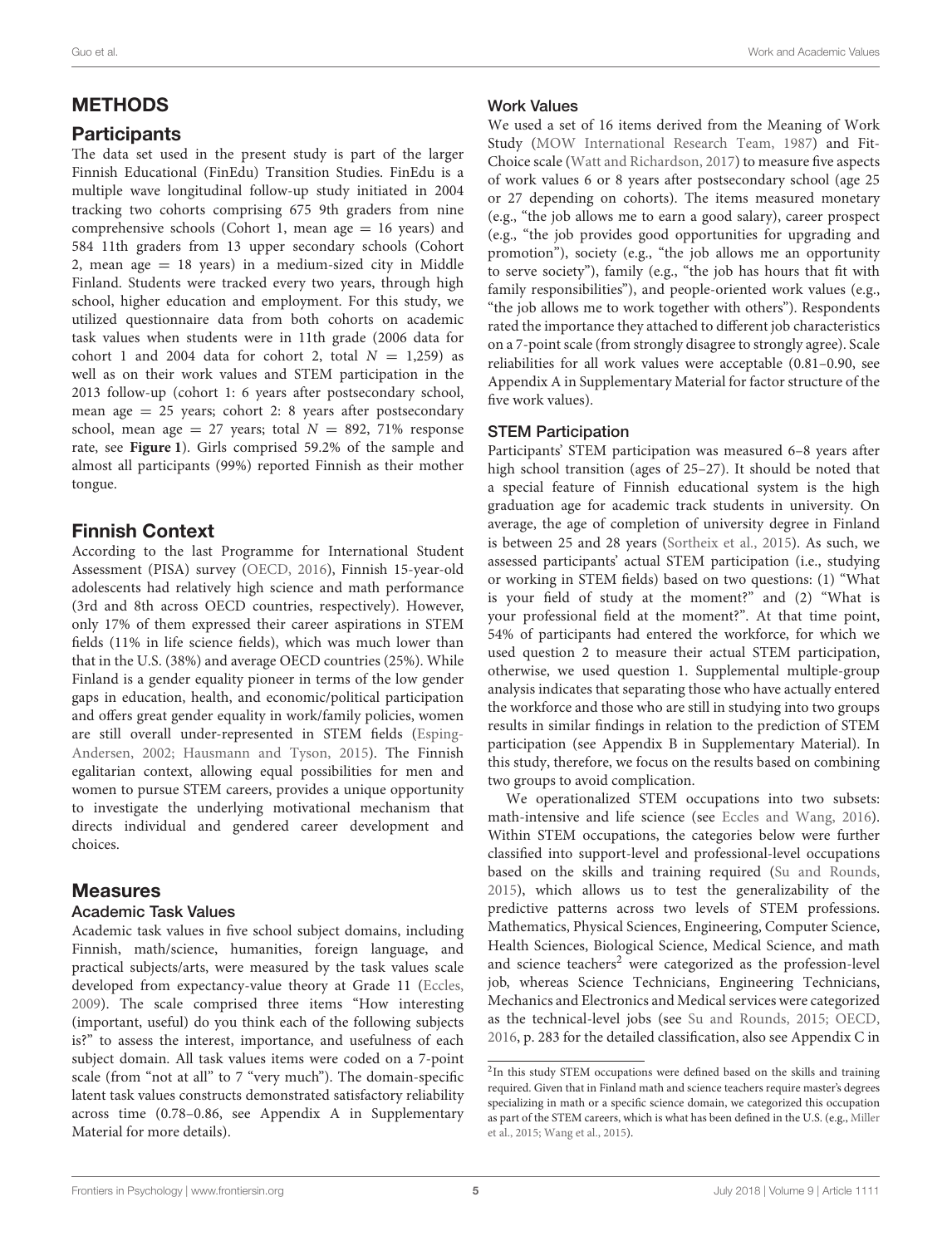

<span id="page-5-0"></span>Supplementary Material for a classified list of majors/professions for the present study).

### Demographic Factors and Matriculation Scores

Gender was coded as 0 (women) or 1 (man). Parent occupational status was indicated by parents' occupations reported at Grade 11 (age 18). Matriculation examination results in Finnish and math were also included in this study. Given that students participated in university entrance exam at different time points, Matriculation examination scores, the only standardized testing in Finland throughout the whole educational career, were collected during the postsecondary school transition. Each participant only had one matriculation score for each subject (see Appendix D in Supplementary Material for more details).

## Analytic Strategies

### Missing Data Analysis

The missing completely at random (MCAR) test (Jamshidian et al., [2014\)](#page-13-31) revealed that data was not missing complete at random,  $p < 0.01$ . To determine whether the students who participated in 11th grade differed from those who dropped out between the ages of 18 and 27, a series of independent samples contingency table analyses and t-tests were conducted with both demographic variables and other variables used in the analyses. We found men were significantly more likely to drop out of the study than women during the post-high school transition  $(t = 5.32, p < 0.00)$ . Participants with lower GPA at Grade 11 (0.40 SD) were also significantly more likely to drop out of the study during the transition ( $t = 2.34$ ,  $p < 0.00$ ). It should be noted that missing data were not associated with work values and academic task values. In all analyses, we operated under the assumption that data were not MCAR but were missing at random. Full Information Maximum Likelihood estimation was used to cope with the missing data. Gender and GPA at Grade 11 were included as auxiliary variables in the data analyses [confirmatory factor analysis (CFA) and latent profile analysis (LPA)].

In the present study, analyses were conducted with Mplus 7.13 using the robust maximum likelihood estimator. First, we conducted a CFA to examine the factor structures of work values and academic task values. Subsequently, LPA, a person-oriented modeling technique, was used to identify characteristically distinct sub-populations of work values across the five domains. It assumes that there is an underlying categorical latent variable that characterizes an individual's class or profile based on the observed data [\(Muthén, 2001\)](#page-14-19). LPA is a probabilistic modelbased method in which estimated posterior probabilities of class membership are used to group individuals into latent classes. It should be noted that factor scores of the work values saved from preliminary measurement models were used in the LPA (Morin and Marsh, [2015\)](#page-13-32). Particularly, we standardized five factor scores of work values within each individual before conducting LPA, which allowed us to disentangle shape differences from level effects [\(Morin and Marsh, 2015\)](#page-13-32). Several indicators were used to select the optimal number of profiles (groups): the Akaike Information Criterion (AIC), the Consistent AIC (CAIC), the Bayesian information criterion (BIC), and the sample-adjusted BIC (SABIC). A lower value on these indicators suggests a betterfitting model. These information criteria should be graphically presented through "elbow plots" illustrating the gains associated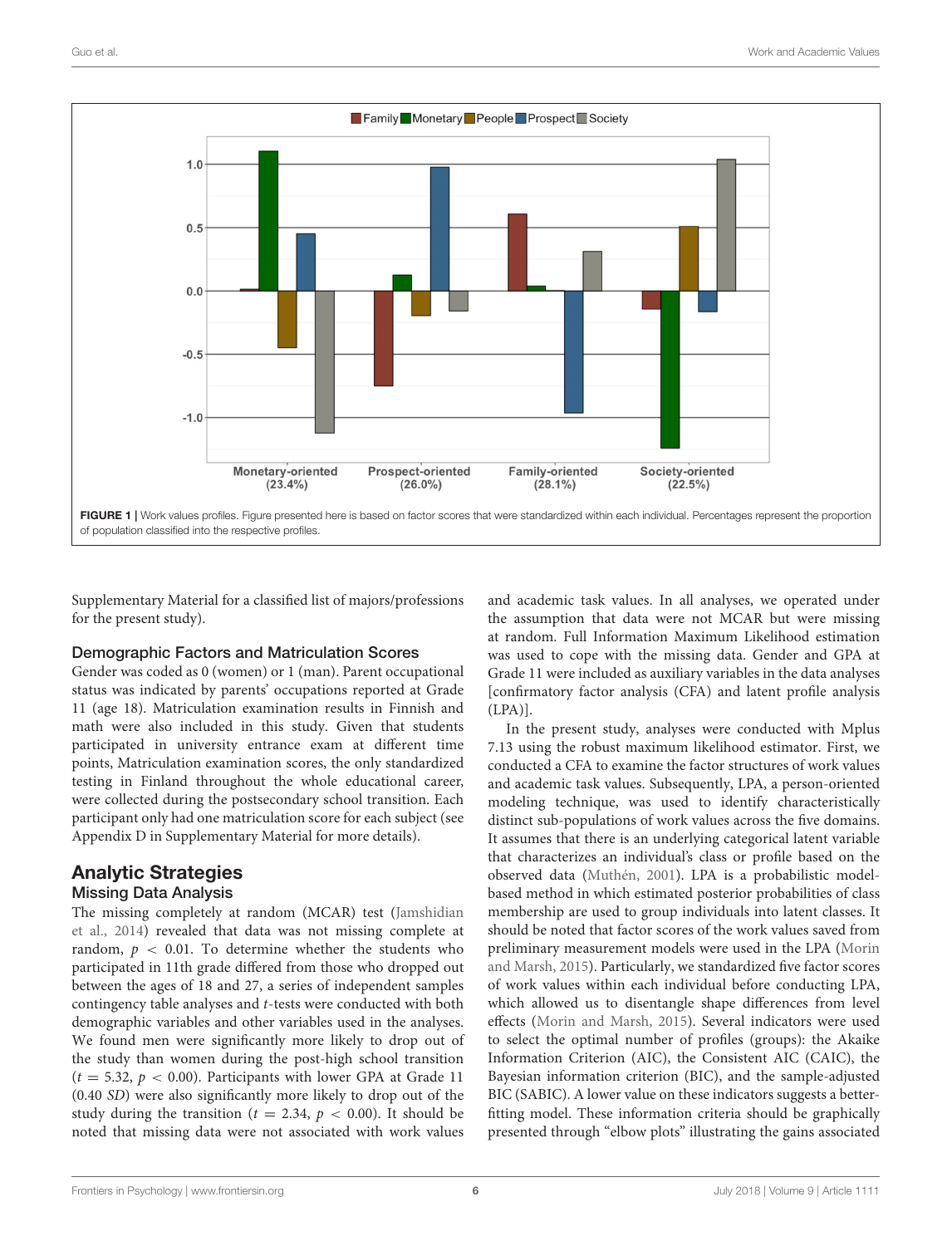with additional profiles [\(Morin and Marsh, 2015\)](#page-13-32). In these plots, the point after which the slope flattens indicates the optimal number of profiles in the data. To further secure our decision in selecting the best model, we used the adjusted likelihood ratio test (LMR-LRT) and the bootstrap likelihood ratio test (BLRT) (Lo et al., [2001\)](#page-13-33). Nonsignificant LMR-LRT and BLRT tests indicate that a model with  $k-1$  profile model would provide a better fit compared to a k profile model. Finally, we also relied on the Entropy Index that summarizes classification accuracy (Lubke and Muthén, [2007\)](#page-13-34). The entropy varies from 0 to 1, with higher values indicating fewer classification errors. While there appears to be no definitive criteria for determining optimal numbers of latent classes when estimating LPA models, researchers have recommended the use of multiple statistical indices, along with conceptual considerations and interpretability of the latent groups [\(Morin and Marsh, 2015\)](#page-13-32).

Second, based on the LPA results, a series of hierarchical regressions were conducted to explore how the work value profile memberships and academic task values predict STEM participation and gendered effect on STEM participation. Mixture models in Mplus provide class membership probabilities for each individual. Rather than using an "all-or-none" approach of assigning class membership to participants based on the highest probability for one of the profiles, we employed each individual's estimated probability of membership for each class as sampling probabilities (i.e., CPROB1-CPROB4 in SAVEDATA of Mplus output) to 25 created imputations of class membership and combined them with the original sample [\(Sahdra et al., 2017\)](#page-14-20). The subsequent hierarchical regression analyses are based on 25 imputations in Mplus. All data analyses were run separately, and the results were aggregated appropriately in order to obtain unbiased estimates [\(Rubin, 1987\)](#page-14-21). Thus, this approach allows us to account for classification uncertainty in the latent class membership<sup>[3](#page-6-0)</sup> and test mediation effects for gender.

The third step of our analyses focused on the question whether work value profiles and academic task values can explain the expected gender gap in STEM aspirations (Q3). We approached this question by testing how much the expected gender differences in STEM participation would be reduced by adding work value profiles and academic task values to the model using hierarchical regression analyses. That is, we calculated the magnitude of the relative indirect effects of gender (Huang et al., [2004;](#page-13-35) also see [Wang et al., 2015\)](#page-14-6), which can be loosely interpreted as the percentage reduction in the unstandardized regression coefficients (b) of gender between Model 1 ( $b_{M1}$ ) and Model 2  $(b_{M2})$ :

$$
\Delta b=\frac{b_{M1}-b_{M2}}{b_{M1}}\,\times 100
$$

## RESULTS

## Preliminary CFA

Results showed that the CFA model, in which five work values and five subject-specific values were included, fit the data well [e.g., the comparative fit index  $(CFI) = 0.941$ , the Tucker–Lewis index  $(TLI) = 0.928$ , the root mean square error of approximation  $(RMSEA) = 0.042$ , see Appendix A in Supplementary Material for the factor structure).

## General Descriptive Results for Gender

Two sets of mean testing of work and academic task values within- and between-gender differences were examined (see Appendix E in Supplementary Material). For within-gender comparison, women placed relatively high values on the Finnish subject and the lowest values on math and science; the reverse was true for men. Men placed relatively higher value on monetary rewards and career growth, whereas women placed relatively higher value on work-life balance than on other job characteristics. More women chose non-STEM than STEM occupations, whereas men were slightly overrepresented in STEM occupations. More women entered life science than math-intensive fields; men did the reverse. However, when only professional-level jobs were considered, the difference in entering life science vs. math-intensive fields became substantively smaller for women, but not for men.

For between-gender comparison, men had higher math and science values than women, whereas women had higher values than men in the other four academic domains. Men placed more value on salary and career prospect than women; women placed more value than men on family, working with people, and altruism. Within STEM, men were over-represented in mathintensive fields; women were over-represented, but to a lesser extent, in life science fields. The pattern of results was similar when only professional-level jobs were considered (see Appendix E in Supplementary Material).

## Classes Description

The values for AIC, BIC, CAIC, and SABIC for the one- to seven-profile solutions continued to decrease with the addition of profiles (see **[Table 1](#page-8-0)**). LMR-LRT became non-significant after four-profile solutions, whereas significant BLRT was showed from two- to seven-profile solutions. In accordance with previous recommendations, we also relied on elbow plots to help in the selection of the final solution. The elbow plot showed a relatively clear plateau at four profiles, after which improvement in fit became marginal (see Appendix F in Supplementary Material). Examination of the 4-profile solution shows them to be fully proper and interpretable. Examination of adjacent 3- and 5 profile solutions confirmed the added value of the 4-profile solution compared to the 3-profile solutions, and the lack of added value of the 5-profile solution which resulted in the estimation of additional very small profiles (4.1%) that brought

<span id="page-6-0"></span><sup>3</sup>Note that a three-step approach implemented in Mplus also allows us to control for measurement error in profile membership [\(Asparouhov and Muthén, 2014\)](#page-13-36). However, only DCATEGORICAL command is available for categorical distal outcomes (i.e., STEM participation) in the three-step approach (Muthén and Muthén, [1998-2012,](#page-14-22) p. 557). But DCATEGORICAL cannot be combined with other continuous covariates in LPA. In other words, it is unfeasible to examine the effect of class membership on STEM participation while controlling for the continuous covariates (e.g., demographic factors and academic task values) using the three-step approach with DCATEGORICAL (even using the manual threestep approach proposed in [Asparouhov and Muthén, 2014\)](#page-13-36). Thus, an alternative approach accounting for classification uncertainty was used in this study.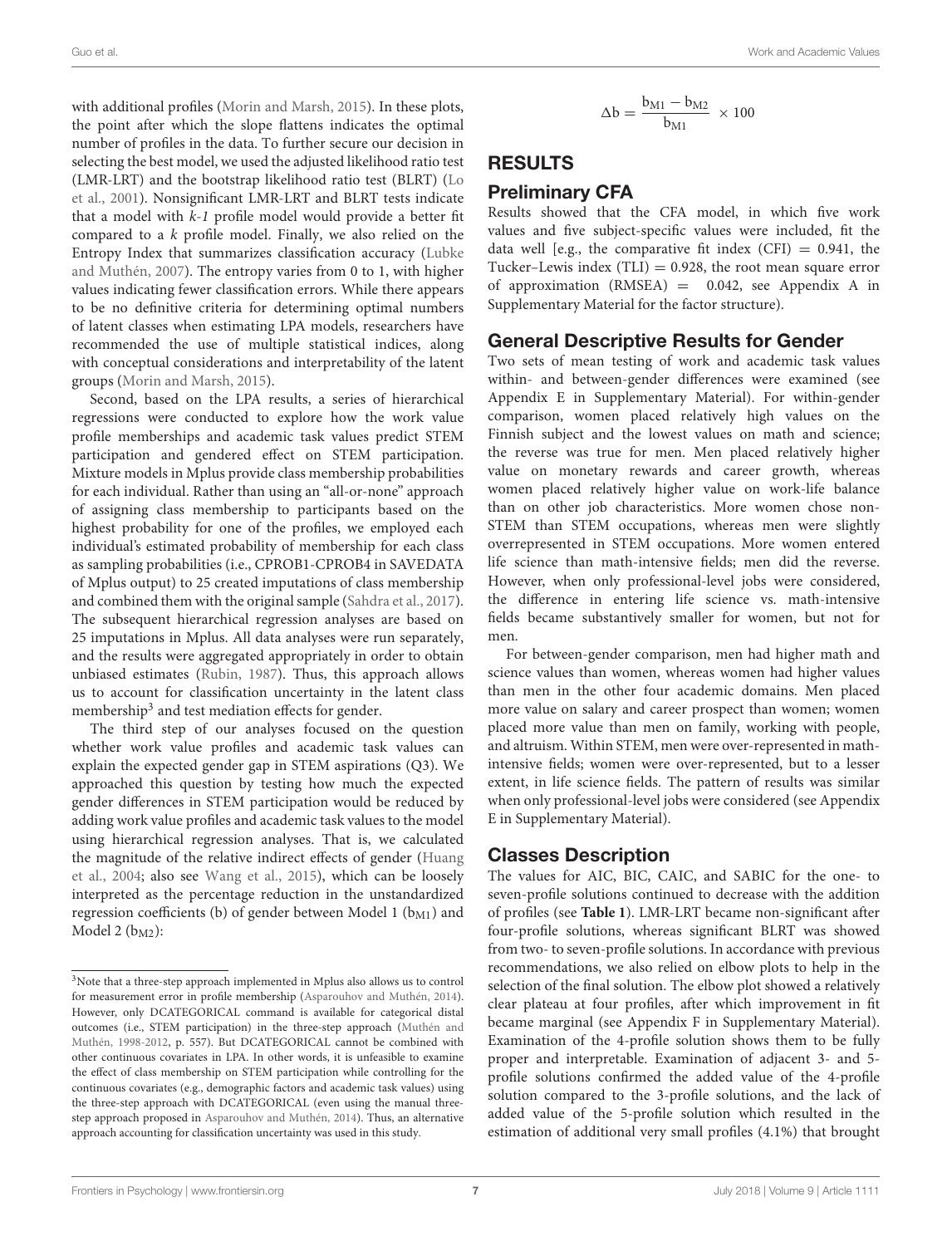no new information to the model (i.e., had the same shape as other profiles). Finally, entropy values suggested classification qualities for the models with four-profile solution was reasonable (0.858). More importantly, four distinct profiles provided substantive interpretation, in which monetary, prospect, family, and society values discriminate between profiles (e.g., [Eccles,](#page-13-0) [2009;](#page-13-0) [Diekman et al., 2015,](#page-13-5) [2017;](#page-13-6) [Wang and Degol, 2017\)](#page-14-3). Thus, we retained it as our final solution.

It should be noted that the values (means of each domain in each profile) presented in **[Figure 1](#page-5-0)** were based on factor scores that were standardized within each individual across the five work values. Thus, the histogram bars cannot be directly compared across different work value profiles. Profile 1 was characterized by relatively higher monetary importance, followed by traditional career prospects. This group also attached relatively less value on social contribution and working with people. We labeled this profile Monetary-oriented. It described 23.4% of the participants (see **[Table 2](#page-8-1)**). In Profile 2 (26.1%), career prospect was rated the most important and family needs were rated as least important. Thus, we labeled this group Prospect-oriented. In contrast, Profile 3 (28.1%) rated family values the most important and career prospects the least important; we labeled this group Family-oriented. Profile 4 (22.5%) rated society contribution and working with people the most important and monetary rewards the least important; we labeled it Society-oriented.

## Prediction of Stem Participation Prediction of Math-Intensive and Life Science **Participation**

We conducted hierarchical logistic regression to determine which variables discriminate between people who entered life science, math-intensive, and non-STEM careers. In the first set of regression models, we only included gender, parent occupational status, and matriculation scores as the predictors (see **[Table 3](#page-9-0)**). Gender significantly predicted STEM occupation across threepair comparisons. Math matriculation scores had a small effect on entry into math-intensive over life science and non-STEM fields.

Second, we added five subject-specific task values, which significantly predicted individual differences in the choice of non-STEM vs. life science and math-intensive fields (see **[Table 3](#page-9-0)**). Consistent with previous research, math/science values were positively associated with entry into life science over non-STEM fields, whereas humanities values were positively associated with entry into non-STEM over life science fields. Similarly, math/science values were positively associated with entry into math-intensive over non-STEM fields. Academic values in humanities and foreign language were positively associated with entry into non-STEM over math-intensive fields. However, individual differences in the academic values did not explain differences in entry into life science vs. math-intensive fields.

Finally, we added the four work value profiles into the hierarchical regression model predicting STEM choices, controlling for all the variables previously included in the model (see **[Table 4](#page-10-0)**). We also report odds ratios, reflecting the change in likelihood of entering life science vs. math-intensive fields associated with people being in a target work value profile vs. a comparison profile. For example, an OR (Odds Ratio) of 3 suggests that individuals in a target profile (compared to a comparison profile) are three times more likely to enter life science over math-intensive fields. As expected (H1a), individuals from the Society-oriented group had the greatest likelihood of choosing life science over math-intensive fields, followed by those from the Family-oriented group. In line with this, individuals in the Society-oriented group were more likely to enter non-STEM over math-intensive fields, compared to those from other groups. Individuals in the Prospect-oriented and Monetaryoriented groups were more likely to enter math-intensive fields over non-STEM fields, compared to individuals in other profiles. Both Prospect- and Monetary-oriented groups had a small and similar likelihood of pursing life science over math-intensive fields, however, the work value profiles were not significant predictors of entry into life science vs. non-STEM fields.

Results also showed that the effects of academic task values remain significant after including work values profiles in the model. A more detailed examination of the relations between academic task values and work value profiles are presented in Appendix G in Supplementary Material.

### Profession-Level vs. Support-Level STEM Fields

We ran the regressions separately for individuals entering professional- and support-level STEM fields to compare the predictive pattern for entering professional-level STEM vs. non-STEM fields, with that for entering support-level STEM vs. non-STEM fields (see **[Table 5](#page-11-0)**). Three major differences emerged. Firstly, the Society-oriented group had a greater likelihood of attaining support-level life science rather than support-level math-intensive careers, followed by the Family-oriented group. Second, the Society- and Family-oriented groups were more likely to pursue support-level life science over non-STEM careers compared those in the other profiles. Finally, compared to the Family-oriented group, the Society-oriented group was more likely to enter non-STEM vs. support-level math-intensive fields, whereas such an effect was insignificant when looking at entering non-STEM vs. profession-level math-intensive fields.

### Gender Effects

As seen in **[Table 3](#page-9-0)** (also see Appendix E in Supplementary Material), there are significant gender differences in work value profiles and mean-level academic task values. Men were overrepresented in the Monetary-oriented profile, whereas women were over-represented in the Family- and Society-oriented profiles. Men placed relatively high values on math and science and the lowest values on Humanities and languages. As predicted (H2a), academic task values explained  $(2.03-1.75)/2.03 = 14%$  of the gender differences (i.e., the relative indirect effects of gender) in entering non-STEM vs. math-intensive fields (comparing STEP1 to STEP2 in **[Table 4](#page-10-0)**). When work value profiles and academic values were included, both sets of values explained (2.03–1.21)/2.03 = 40% (comparing STEP1 to STEP3, in **[Table 5](#page-11-0)**) of gender differences in entering non-STEM vs. math-intensive fields. Taken together, results indicated that work value profiles further explained  $40-14\% = 26\%$  of gender differences in entry into non-STEM over math-intensive fields, controlling for academic values. Similarly, results also indicated that further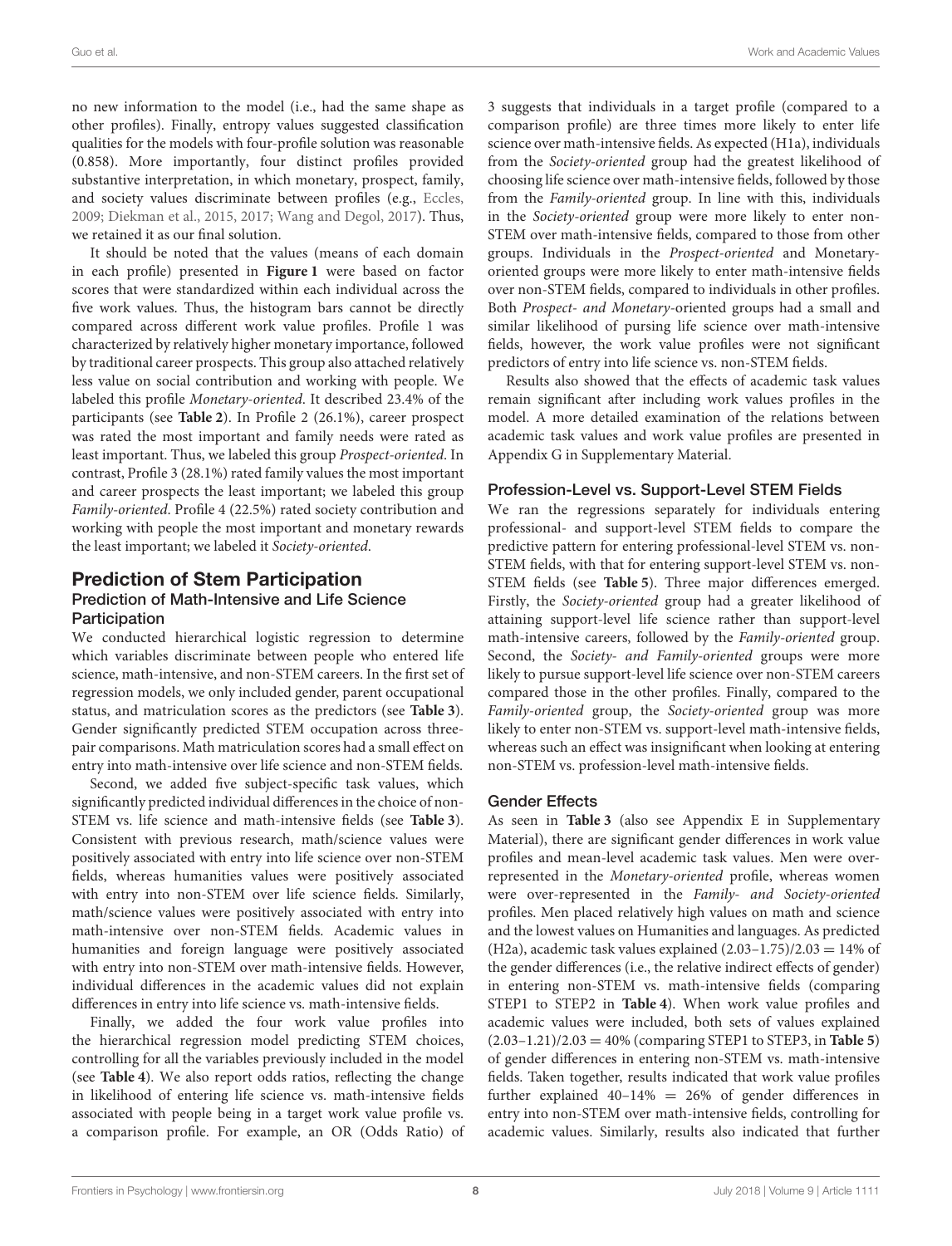#### <span id="page-8-0"></span>TABLE 1 | Fit indices from LPA models.

| Model   | #fp | LL          | <b>AIC</b> | <b>CAIC</b> | <b>BIC</b> | <b>ABIC</b> | pLMR      | pBLRT     | Entropy   |
|---------|-----|-------------|------------|-------------|------------|-------------|-----------|-----------|-----------|
| 1-Class | 10  | $-8147.816$ | 16315.631  | 16367.012   | 16335.247  | 16377.013   | <b>NA</b> | <b>NA</b> | <b>NA</b> |
| 2-Class | 21  | $-7396.78$  | 14835.559  | 14943.459   | 14876.753  | 14964.460   | < 0.001   | < 0.001   | 0.894     |
| 3-Class | 32  | $-7061.118$ | 14186.236  | 14350.655   | 14249.008  | 14382.654   | 0.004     | < 0.001   | 0.884     |
| 4-Class | 43  | $-6727.368$ | 13540.736  | 13761.673   | 13625.085  | 13804.673   | 0.006     | < 0.001   | 0.858     |
| 5-Class | 54  | $-6655.016$ | 13418.03   | 13749.49    | 13695.49   | 13523.96    | 0.076     | < 0.001   | 0.858     |
| 6-Class | 65  | $-6598.419$ | 13326.84   | 13725.81    | 13660.81   | 13454.34    | 0.834     | < 0.001   | 0.869     |
| 7-Class | 76  | $-6548.516$ | 13249.03   | 13715.53    | 13639.53   | 13398.11    | 0.832     | < 0.001   | 0.881     |

LL, Model log-likelihood; #fp, number of free parameters; AIC, Akaike's Information Criterion; CAIC, consistent AIC; BIC, Bayesian Information Criterion; ABIC, sample-size adjusted BIC; LMR, Lo-Mendell-Rubin likelihood ratio; BLRT, p-value for bootstrap likelihood ratio test.

<span id="page-8-1"></span>

| <b>TABLE 2</b>   Gender distribution across the four work value profiles. |  |  |  |  |
|---------------------------------------------------------------------------|--|--|--|--|
|---------------------------------------------------------------------------|--|--|--|--|

|                     | P <sub>1</sub><br><b>Monetary-oriented</b><br>$N = 295(23.4\%)$ | P <sub>2</sub><br><b>Prospect oriented</b><br>$N = 329(26.1\%)$ | P <sub>3</sub><br>Family-oriented $N = 355$<br>$(28.1\%)$ | P4<br>Society-oriented $N = 280$<br>(22.5%) | Mean test between<br>profiles |
|---------------------|-----------------------------------------------------------------|-----------------------------------------------------------------|-----------------------------------------------------------|---------------------------------------------|-------------------------------|
|                     | Mean (SE)                                                       | Mean (SE)                                                       | Mean (SE)                                                 | Mean (SE)                                   | $F_{(3, 1259)}$               |
| Gender distribution |                                                                 |                                                                 |                                                           |                                             | 55.36***                      |
| Women               | 123 (16.5%) <sup>a</sup>                                        | 200 (26.8%) <sup>a</sup>                                        | 224 (30.1%) <sup>a</sup>                                  | 198 (26.6%) <sup>a</sup>                    |                               |
| Men                 | 172 (33.5%) <sup>b</sup>                                        | 129 (25.1%) <sup>b</sup>                                        | 131 (25.5%) <sup>b</sup>                                  | 82 (16.0%) <sup>b</sup>                     |                               |

\*\*\*p  $<$  0.001. <sup>a</sup>The percentage of women; <sup>b</sup>The percentage of men.

inclusion of work value profiles in the hierarchical regression model (STEP3) explained a notable proportion of gender differences in entering life science vs. math-intensive fields (24%), however, work value profiles or academic and task values did not close the gender gap in entering life science vs. non-STEM fields (the gender effects got slightly larger between STEP1 and STEP3).

### **DISCUSSION**

**[Table 6](#page-12-0)** summaries key findings of the present study and indicates whether these findings supported our expectations. By employing a person-oriented approach and incorporating two crucial sets of predictors of STEM participation (work values and academic task values), the findings provided evidence of how intraindividual patterns of work values contribute to the gendered career pathways above and beyond academic task values.

One of the unique contributions of the current study is identifying four relative-priority profiles of core personal work values and linking them to long-term STEM participation (6 or 8 years postsecondary school). As hypothesized, individuals in the Family- and Society-groups moved toward life science and non-STEM occupational pathways. Conversely, those in the Prospectand Monetary-oriented groups moved toward math-intensive rather than other fields. These findings are inconsistent with previous studies based on a variable-oriented approach showing that work values placed on monetary rewards and careerfocus did not predict STEM participation when controlling for other work values [\(Wang et al., 2015;](#page-14-6) [Eccles and Wang,](#page-13-4) [2016\)](#page-13-4). A potential explanation is that previous studies focused on between-person differences in work values and found that students tended to rate monetary/career-focused values similarly (indicated by smaller standard deviations, see [Wang et al., 2015](#page-14-6) for more details) relative to other work values, thus leading to insignificant effects on STEM aspirations. These between-person differences in work values could mask individual decisionmaking processes in career choices. Instead, using a personoriented approach allows us to assess the nuanced details about how individuals prioritize different work values and weight different options. Students who place importance on potential earned income and career prospects than other work values would move toward math-intensive fields that dominate the list of top-earning college majors and yield more predictable career advancement pathways [\(Valla and Ceci, 2014\)](#page-14-0).

However, inconsistent with our expectations, work value profiles did not differentiate between those who entered life science vs. non-STEM fields. By further exploring the predictive pattern for individuals entering professional- and support-level STEM fields, results indicate that individuals in the familyand society-oriented profiles are more likely to move toward support-level life science vs. non-STEM fields (but these profiles did not discriminate among those choosing profession-level life science vs. non-STEM fields). Indeed, support-level life science occupations may be perceived to more directly link to working with people as well as to be more time flexibility and fewer professional responsibilities, such as counselors and nurses, compared to profession-level life science (e.g., bioengineers, epidemiologist) and non-STEM fields [\(Kimmel et al., 2012\)](#page-13-37). These occupational characteristics make support-level life science careers more attractive for individuals prioritizing social and family values. Following the same motivational mechanism, being in the Family-oriented or Society-oriented groups increased the likelihood of choosing a support-level life science rather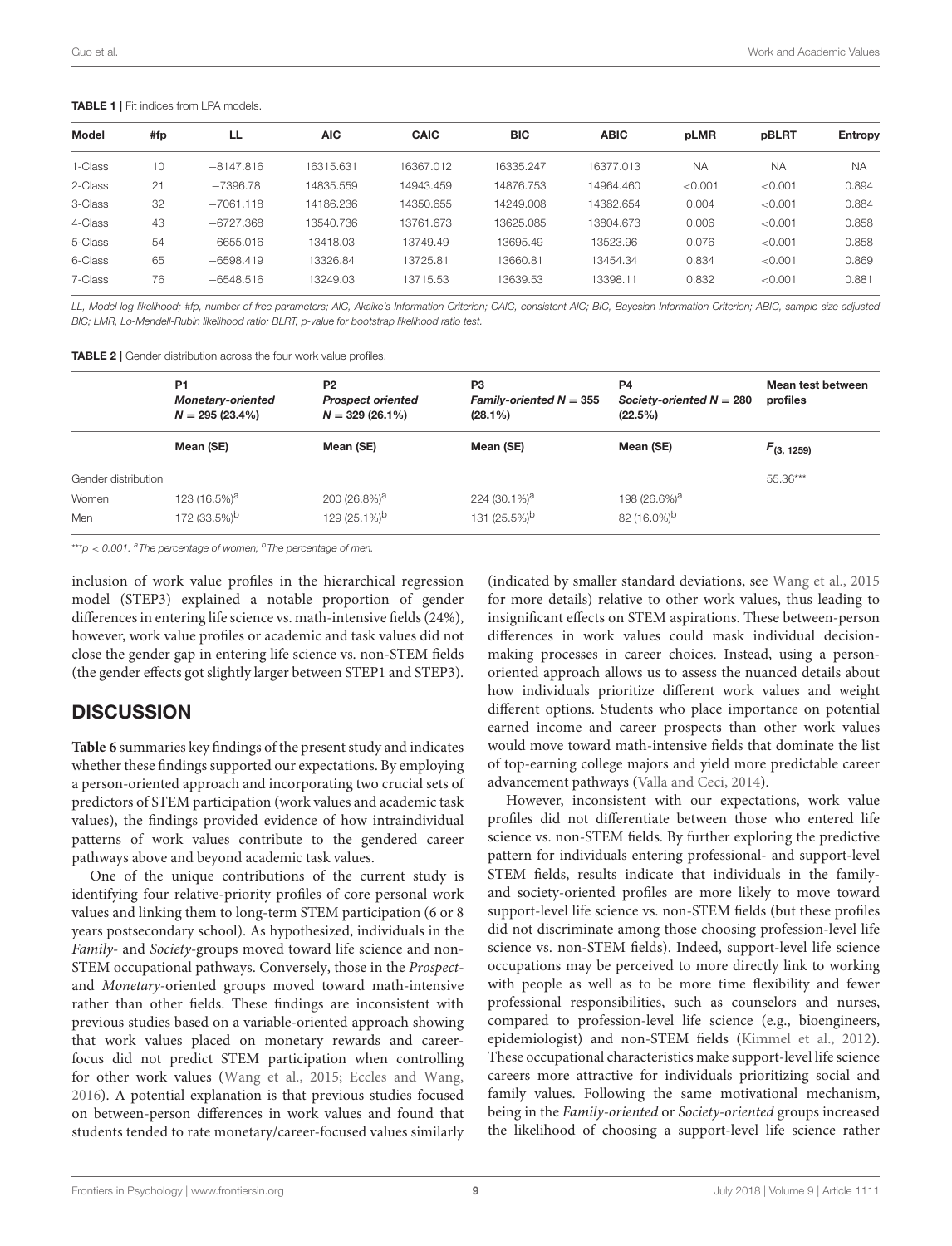<span id="page-9-0"></span>TABLE 3 | Hierarchical logistic regression predicting individuals' participation in math-intensive and life science fields.

| <b>Predictors</b>                |                                       |           | STEP <sub>1</sub>                         |           |                              |           | STEP <sub>2</sub>                     |           |                                           |           |                                     |           |
|----------------------------------|---------------------------------------|-----------|-------------------------------------------|-----------|------------------------------|-----------|---------------------------------------|-----------|-------------------------------------------|-----------|-------------------------------------|-----------|
|                                  | Non-STEM vs.<br><b>Math-intensive</b> |           | Life science vs.<br><b>Math-intensive</b> |           | Life science vs.<br>Non-STEM |           | Non-STEM vs.<br><b>Math-intensive</b> |           | Life science vs.<br><b>Math-intensive</b> |           | Life science vs.<br><b>Non-STEM</b> |           |
|                                  | coef                                  | <b>OR</b> | coef                                      | <b>OR</b> | coef                         | <b>OR</b> | coef                                  | <b>OR</b> | coef                                      | <b>OR</b> | coef                                | <b>OR</b> |
| Gender                           | $-2.03(0.22)***$                      | 0.13      | $-2.50(0.27)$ ***                         | 0.08      | $-0.47(0.20)$ *              | 0.63      | $-1.75(0.23)***$                      | 0.17      | $-2.44(0.27)$ ***                         | 0.09      | $-0.69(0.21)$ **                    | 0.50      |
| Parent<br>occupational<br>status | 0.24(0.13)                            | 1.27      | 0.30(0.16)                                | 1.48      | 0.15(0.11)                   | 1.16      | 0.21(0.13)                            | 1.23      | 0.30(0.16)                                | 1.42      | 0.14(0.11)                          | 1.15      |
| Finnish<br>matriculation         | 0.01(21)                              | 1.01      | 0.11(0.26)                                | 1.12      | 0.11(0.18)                   | 1.12      | 0.01(0.21)                            | 1.01      | 0.12(0.26)                                | 1.13      | 0.11(0.18)                          | 1.12      |
| Math matriculation               | $-0.36(0.11)$ **                      | 0.70      | $-0.44(0.13)$ **                          | 0.64      | $-0.19(0.20)$                | 0.83      | $-0.22(0.20)$                         | 0.80      | $-0.32(0.27)$                             | 0.73      | $-0.20(0.21)$                       | 0.82      |
| <b>ACADEMIC TASK VALUES</b>      |                                       |           |                                           |           |                              |           |                                       |           |                                           |           |                                     |           |
| Finnish                          |                                       |           |                                           |           |                              |           | $-0.08(0.15)$                         | 0.73      | 0.13(0.17)                                | 1.19      | 0.21(0.12)                          | 1.35      |
| Math and Science                 |                                       |           |                                           |           |                              |           | $-0.75(0.13)$ ***                     | 0.47      | $-0.23(0.14)$                             | 0.79      | $0.52(0.10)$ ***                    | 1.68      |
| <b>Humanities</b>                |                                       |           |                                           |           |                              |           | $0.69(0.15)***$                       | 1.99      | 0.18(0.15)                                | 1.20      | $-0.51(0.12)$ ***                   | 0.60      |
| Foreign language                 |                                       |           |                                           |           |                              |           | 0.22(0.13)                            | 1.24      | $-0.01(0.13)$                             | 0.99      | $-0.23(0.11)^{*}$                   | 0.79      |
| Practical subjects<br>and arts   |                                       |           |                                           |           |                              |           | 0.03(0.12)                            | 1.03      | 0.10(0.13)                                | 1.11      | 0.07(0.10)                          | 1.07      |

 $*p < 0.05$ ,  $*p < 0.01$ ,  $**p < 0.001$ .

than math-intensive careers (see **[Table 6](#page-12-0)**). In contrast, work value profiles did not predict differences at the professional-level between life science vs. math-intensive choices, indicating that young adults are likely to believe that professional-level STEM careers have similar characteristics, such as entailing similar level of family-work balance conflict (e.g., [Diekman et al., 2015;](#page-13-5) [Eccles and Wang, 2016\)](#page-13-4). These distinctions in the prediction of STEM participation provide a greater understanding of how work values motivate men and women to enter different STEM subdisciplines and underscore the importance of assessing pathways leading to profession- and support-level STEM fields separately.

Consistent with previous studies [\(Wang and Degol, 2013,](#page-14-4) [2017\)](#page-14-3), high task values in math and science coupled with low values in humanities moved both genders toward STEM career pathways, however, academic task values did not differentiate between those people going into life science vs. math-intensive. A possible explanation is that math and science values were measured as a single motivational construct, while different STEM occupations require different levels of math cognitive ability and domain-specific science skills. More recent studies have shown that high school students can distinguish academic values in math and different science domains, although students appear to have similar levels of achievement in those subjects (e.g., [Guo et al., 2017\)](#page-13-38).

The pattern of results regarding the gender gaps in task values and work values and their contribution to gendered career pathways herein were largely aligned with our expectations. Women' participation in STEM was partially influenced by the ways they prioritize different core personal work values and view different academic subjects, according to their personal goals and identities. Women viewed working with and helping people, and committing to family responsibilities, as important personal goals in the same way they placed high values on humanities in high school. Both value beliefs increased the likelihood of women moving away from math-intensive classes and activities in school. The opposite is true for men. For both genders, these processes constrain their options in educational and occupational pursuits of STEM and non-STEM fields, however, gender difference in both sets of value beliefs did not explain entry into life science vs. non-STEM fields. This suggests that women generally may believe that life science careers are congruent with their personal goals, values, and preferences, as are the values of non-STEM careers, which may help explain why women are over-represented in life science fields. Thus, more research is needed to include other social-psychological factors (e.g., genderrelated stereotypes and biases) and provide a comprehensive picture of why such gender differences exist and how they are developed.

## Limitations and Further Research

Several limitations and caveats of this study must be noted. First, we did not include academic ability self-concept (i.e., expectancy of success), a variable that has been shown to significantly predict STEM participation [\(Wang and Degol, 2013\)](#page-14-4), even though academic task values are better predictors of choice behaviors [\(Wang and Degol, 2013\)](#page-14-4). Additionally, as mentioned earlier, math and science task values were operationalized as a single construct, which substantially limited our ability to detect motivational mechanism channeling people to different STEM sub-disciplines. Thus, the further inclusion of multiple domainspecific science expectancies and task values would provide a more comprehensive understanding of the roles of motivational beliefs in shaping career pathways.

Third, the current findings are correlational and no causal inferences should be made. Particularly, the data related to core personal work values and STEM participation were collected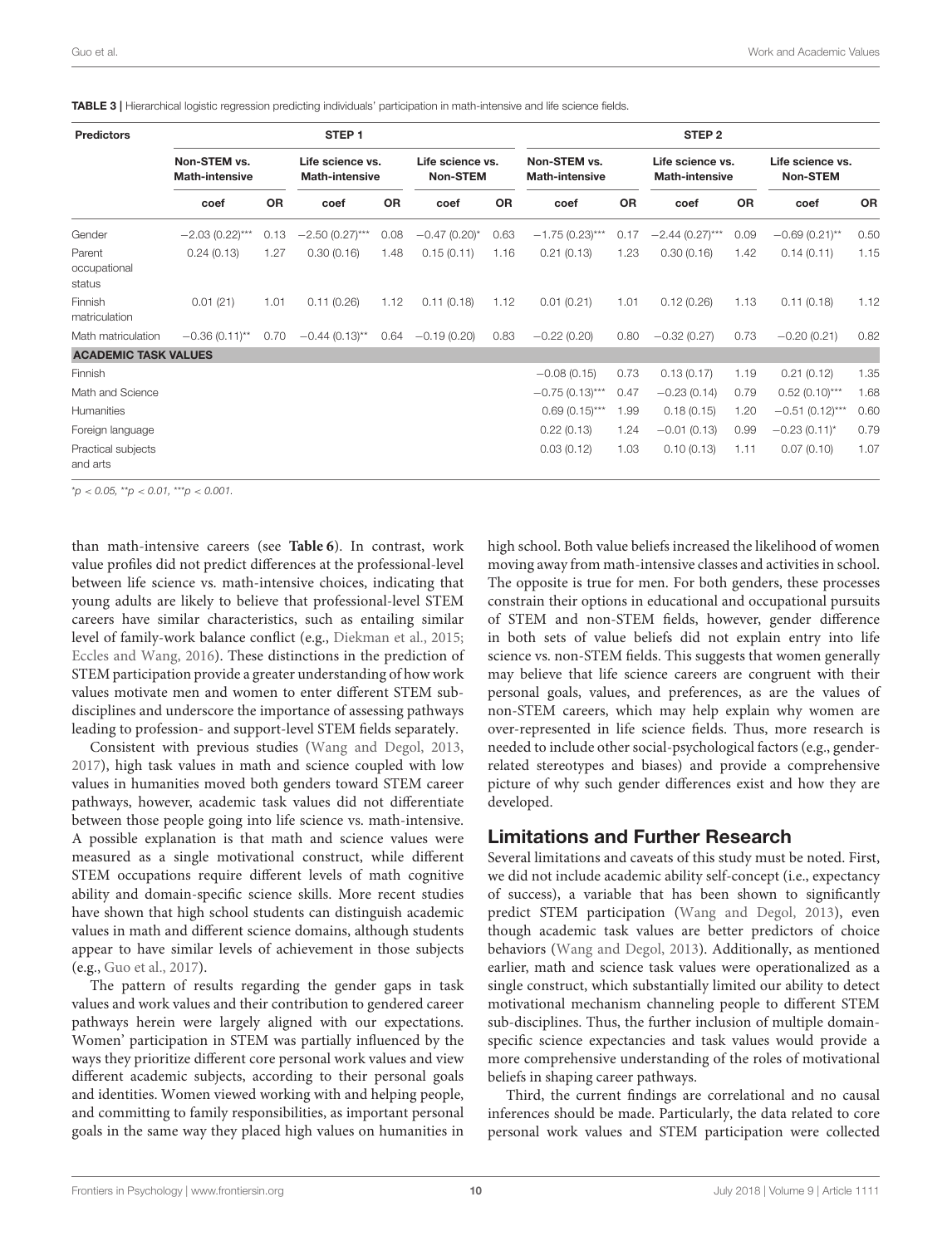<span id="page-10-0"></span>TABLE 4 | Work value profiles and academic task values predicting individuals' participation in math-intensive and life science fields (Con't).

| <b>Predictors</b>           | STEP <sub>3</sub>                     |           |                                 |           |                           |           |  |  |  |  |
|-----------------------------|---------------------------------------|-----------|---------------------------------|-----------|---------------------------|-----------|--|--|--|--|
|                             | Non-STEM vs.<br><b>Math-intensive</b> |           | Life science vs. Math-intensive |           | Life science vs. Non-STEM |           |  |  |  |  |
|                             | coef                                  | <b>OR</b> | coef                            | <b>OR</b> | coef                      | <b>OR</b> |  |  |  |  |
| Gender                      | $-1.21(0.34)***$                      | 0.30      | $-1.84(0.28)***$                | 0.16      | $-0.63(0.21)$ **          | 0.53      |  |  |  |  |
| Parent occupational status  | 0.21(0.14)                            | 1.23      | 0.29(0.16)                      | 1.45      | 0.16(0.12)                | 1.17      |  |  |  |  |
| Finnish matriculation       | 0.02(0.20)                            | 1.02      | 0.09(0.24)                      | 1.09      | 0.11(0.19)                | 1.12      |  |  |  |  |
| Math matriculation          | $-0.10(0.20)$                         | 0.90      | $-0.30(0.19)$                   | 0.69      | $-0.26(0.21)$             | 0.77      |  |  |  |  |
| <b>ACADEMIC TASK VALUES</b> |                                       |           |                                 |           |                           |           |  |  |  |  |
| Finnish                     | $-0.08(0.16)$                         | 0.99      | 0.08(0.17)                      | 1.08      | 0.16(0.12)                | 1.28      |  |  |  |  |
| Math and Science            | $-0.70(0.14)$ ***                     | 0.50      | $-0.16(0.15)$                   | 0.85      | $0.54(0.13)***$           | 1.55      |  |  |  |  |
| Humanities                  | $0.73(0.17***$                        | 2.08      | 0.24(0.16)                      | 1.27      | $-0.49(0.14)$ ***         | 0.68      |  |  |  |  |
| Foreign language            | 0.26(0.14)                            | 1.27      | 0.02(0.14)                      | 1.02      | $-0.24(0.12)^{*}$         | 0.80      |  |  |  |  |
| Practical subjects and arts | $-0.03(0.13)$                         | 0.97      | 0.03(0.14)                      | 1.03      | 0.06(0.11)                | 1.06      |  |  |  |  |
| <b>PROFILES</b>             |                                       |           |                                 |           |                           |           |  |  |  |  |
| Vs. P1 (Monetary-oriented)  |                                       |           |                                 |           |                           |           |  |  |  |  |
| P2 (Prospect-oriented)      | 0.24(0.28)                            | 1.27      | 0.21(0.33)                      | 1.51      | $-0.03(0.27)$             | 1.19      |  |  |  |  |
| P3 (Family-oriented)        | $0.66(0.28)$ *                        | 1.93      | $1.09(0.34)$ **                 | 2.97      | 0.43(0.26)                | 1.54      |  |  |  |  |
| P4 (Society-oriented)       | $1.41(0.42)$ **                       | 4.10      | $1.91(0.47)$ ***                | 6.75      | 0.50(0.28)                | 1.65      |  |  |  |  |
| Vs. P2 (Prospect-oriented)  |                                       |           |                                 |           |                           |           |  |  |  |  |
| P3 (Family-oriented)        | 0.42(0.29)                            | 1.52      | $0.68(0.32)^{*}$                | 1.97      | 0.26(0.23)                | 1.30      |  |  |  |  |
| P4 (Society-oriented)       | $1.17(0.41)$ **                       | 3.22      | $1.50(0.44)$ **                 | 4.48      | 0.32(0.24)                | 1.38      |  |  |  |  |
| Vs. P4 (Society-oriented)   |                                       |           |                                 |           |                           |           |  |  |  |  |
| P3 (Family-oriented)        | $-0.75(0.36)$ *                       | 0.47      | $-0.82(0.37)$ *                 | 0.45      | $-0.07(0.22)$             | 0.93      |  |  |  |  |

 $*p < 0.05$ ,  $*p < 0.01$ ,  $**p < 0.001$ .

within a single wave. Although some of work value  $s$ cales<sup>[4](#page-10-1)</sup> (i.e., monetary, career prospects) included in this study have been shown to be highly stable during postsecondary school transition (from age 20 to 25) based on the same sample [\(Lechner et al., 2017\)](#page-13-22), the current data still does not allow us to examine the stability of the four work value profiles and their long-term prediction of STEM participation across time. Indeed, the transition from education to employment requires individuals to invest in new social roles and to adapt their behaviors and motivations to these new roles' requirement. Even though entering the workforce would potentially affect one's work values, recent studies have shown that family and work transitions have very small and limited effects on work values, especially when compared to stable background characteristics such as gender and family socioeconomic status [\(Sortheix et al.,](#page-14-18) [2015;](#page-14-18) [Lechner et al., 2017\)](#page-13-22). Still, the robustness of our findings could be strengthened by carefully constructed longitudinal panel studies and experimental interventions to better understand the causal mechanisms in the career decision-making process.

Fourth, given that different fields within non-STEM fields involve different levels of earning prospects, social interaction, and math-intensity (e.g., economic sciences vs. archeology), it would be beneficial to further differentiate fields across non-STEM sub-disciplines and explore how work value profiles contribute to individual and gender differences in entry into different career fields.

Fifth, the participants of this study were drawn from central Finland, which did not allow to examine and compare the roles of socio-cultural and national differences in family, school, and work environment. For example, nations also differ in the perception of the gendered stereotypes linked to STEM and non-STEM occupations [\(Eccles and Wang,](#page-13-4) [2016\)](#page-13-4). Thus, the cross-cultural variations in socialization and gender-role processes that influence choices of occupational pathways indicate that more comparative studies in more diverse settings are needed to advance our understanding of career choices.

Lastly, this study found that gender imbalance in the Societyoriented profile (favoring women) significantly contribute to gende[r differences in STEM representations. Relatedly,](#page-13-39) Baron-Cohen [\(2003\)](#page-13-39) offered a similar explanation from a biological perspective, arguing that men and women have different brain types and women are better at empathizing (vs. systematizing) and more interested in careers involving social relations. However, the extent to which such gender differences reflect genetically based or hormonally based biological process, or social cultural processes, or more likely the interaction between these two broad types of developmental forces is not the focus of our paper and cannot be determined with

<span id="page-10-1"></span><sup>4</sup>Another three work value scales (i.e., Family-work balance, social values, working with others) included in this study was only assessed when participants are at age 25 (Cohort 1) or age 27 (Cohort 2), and thus we are not able to test the stability of these three constructs over time.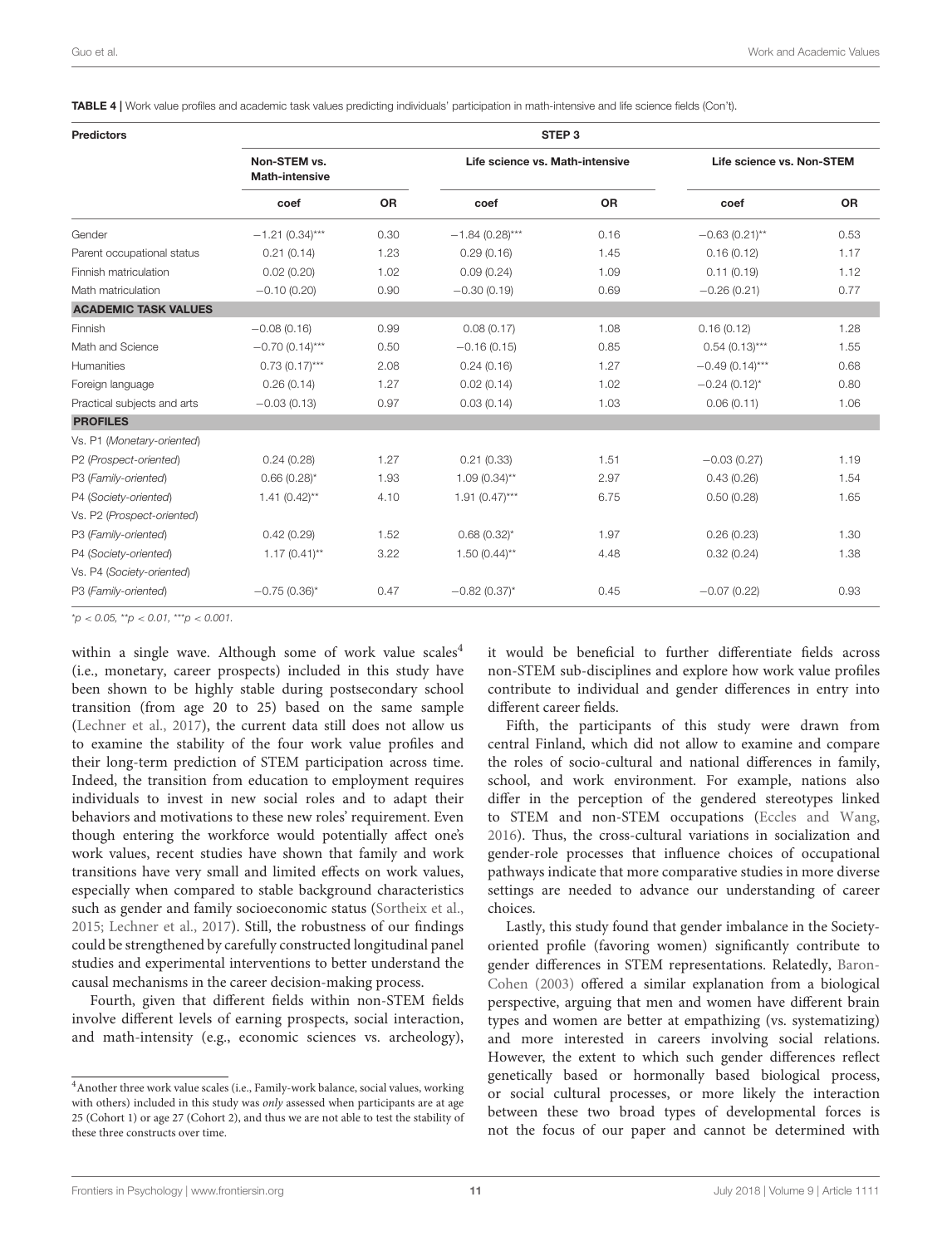<span id="page-11-0"></span>TABLE 5 | Separate groups regression predicting STEM participation for individuals entering profession-level vs. support-level fields.

| <b>Predictors</b>           |                                       |           | <b>Profession-level</b>                   |           |                              |           |                                       |           | Support-level                             |           |                              |           |
|-----------------------------|---------------------------------------|-----------|-------------------------------------------|-----------|------------------------------|-----------|---------------------------------------|-----------|-------------------------------------------|-----------|------------------------------|-----------|
|                             | Non-STEM vs.<br><b>Math-intensive</b> |           | Life science vs.<br><b>Math-intensive</b> |           | Life science vs.<br>Non-STEM |           | Non-STEM vs.<br><b>Math-intensive</b> |           | Life science vs.<br><b>Math-intensive</b> |           | Life science vs.<br>Non-STEM |           |
|                             | coef                                  | <b>OR</b> | coef                                      | <b>OR</b> | coef                         | <b>OR</b> | coef                                  | <b>OR</b> | coef                                      | <b>OR</b> | coef                         | <b>OR</b> |
| Gender                      | $-1.11(0.30)$ **                      | 0.33      | $-1.95(0.48)$ **                          | 0.14      | $-0.61(0.23)$ *              | 0.54      | $-1.53(0.42)$ ***                     | 0.22      | $-1.65(0.45)$ ***                         | 0.19      | $-0.51(0.24)$ *              | 0.60      |
| Parent occupational status  | 0.12(0.19)                            | 1.13      | 0.24(0.18)                                | 1.27      | 0.42(0.24)                   | 1.52      | 0.23(0.18)                            | 1.26      | 0.32(0.24)                                | 1.38      | 0.14(0.14)                   | 1.15      |
| Finnish matriculation       | $-0.12(0.23)$                         | 0.89      | 0.35(0.36)                                | 1.42      | 0.47(0.31)                   | 1.60      | 0.12(0.31)                            | 1.13      | 0.15(0.35)                                | 1.16      | 0.03(0.22)                   | 1.03      |
| Math matriculation          | $-0.23(0.24)$                         | 0.79      | $-0.12(0.39)$                             | 0.89      | 0.11(0.37)                   | 1.12      | 0.14(0.33)                            | 1.15      | $-0.35(0.39)$                             | 0.70      | $-0.49(0.26)$                | 0.61      |
| <b>ACADEMIC TASK VALUES</b> |                                       |           |                                           |           |                              |           |                                       |           |                                           |           |                              |           |
| Finnish                     | $-0.53(0.18)$ **                      | 0.59      | $-0.21(0.27)$                             | 0.81      | $0.31(0.13)^{*}$             | 1.36      | 0.07(0.21)                            | 1.07      | 0.22(0.23)                                | 1.38      | 0.15(0.11)                   | 1.28      |
| Math and Science            | $-1.00(0.17)$ ***                     | 0.37      | 0.09(0.26)                                | 1.09      | $1.09(0.22)***$              | 2.97      | $-0.45(0.17)$ **                      | 0.64      | $-0.03(0.19)$                             | 0.97      | $0.42(0.11)***$              | 1.52      |
| <b>Humanities</b>           | $0.71(0.17)$ ***                      | 2.03      | 0.14(0.26)                                | 1.15      | $-0.56(0.24)$ *              | 0.57      | $0.78(0.20)$ ***                      | 2.18      | 0.34(0.20)                                | 1.40      | $-0.44(0.12)$ ***            | 0.64      |
| Foreign language            | 0.14(0.17)                            | 1.15      | $-0.27(0.19)$                             | 0.76      | $-0.41(0.14)$ **             | 0.66      | $0.35(0.14)^{*}$                      | 1.42      | 0.12(0.16)                                | 1.13      | $-0.23(0.11)^{*}$            | 0.79      |
| Practical subjects and arts | 0.08(0.14)                            | 1.08      | $-0.01(0.19)$                             | 0.99      | $-0.10(0.16)$                | 0.90      | $-0.14(0.17)$                         | 0.87      | $-0.06(0.19)$                             | 0.94      | 0.08(0.10)                   | 1.08      |
| <b>PROFILES</b>             |                                       |           |                                           |           |                              |           |                                       |           |                                           |           |                              |           |
| Vs. P1 (Monetary-oriented)  |                                       |           |                                           |           |                              |           |                                       |           |                                           |           |                              |           |
| P2 (Prospect-oriented)      | 0.45(0.34)                            | 1.57      | 0.22(0.49)                                | 1.25      | 0.23(0.42)                   | 1.26      | 0.25(0.39)                            | 1.28      | 0.61(0.47)                                | 1.84      | 0.36(0.33)                   | 1.43      |
| P3 (Family-oriented)        | $0.94(0.36)$ **                       | 2.56      | 0.22(0.55)                                | 1.25      | 0.73(0.49)                   | 2.08      | 0.50(0.37)                            | 1.65      | $1.31(0.45)$ **                           | 3.71      | $0.81(0.32)^{*}$             | 2.25      |
| P4 (Society-oriented)       | $1.27(0.51)$ *                        | 3.56      | 0.92(0.69)                                | 2.51      | 0.35(0.51)                   | 1.42      | $1.58(0.62)$ *                        | 4.85      | $2.51(0.66)$ **                           | 8.30      | $0.93(0.34)$ *               | 2.53      |
| Vs. P2 (Prospect-oriented)  |                                       |           |                                           |           |                              |           |                                       |           |                                           |           |                              |           |
| P3 (Family-oriented)        | 0.50(0.38)                            | 1.65      | 0.00(0.53)                                | 1.00      | 0.50(0.44)                   | 1.65      | 0.25(0.40)                            | 1.28      | $0.70(0.33)$ *                            | 2.01      | 0.45(0.26)                   | 1.57      |
| P4 (Society-oriented)       | $0.82(0.40)$ *                        | 2.27      | 0.70(0.66)                                | 2.01      | 0.12(0.48)                   | 1.13      | $1.32(0.52)^{*}$                      | 3.42      | $1.90(0.54)$ **                           | 6.68      | 0.57(0.30)                   | 1.60      |
| Vs. P4 (Society-oriented)   |                                       |           |                                           |           |                              |           |                                       |           |                                           |           |                              |           |
| P3 (Family-oriented)        | 0.33(0.51)                            | 1.39      | $-0.70(0.70)$                             | 0.50      | 0.38(0.52)                   | 1.46      | $1.07(0.52)$ *                        | 2.91      | $-1.20(0.53)$ *                           | 0.30      | 0.12(0.24)                   | 1.03      |

 $*p < 0.05$ ,  $*p < 0.01$ ,  $**p < 0.001$ .

the kind of data we have. Given the very classic nature of this debate, we encourage researchers to pursue this issue.

### Implications and Practice

Despite these limitations, the current study has implications for intervention and practice. Firstly, the findings suggest that individuals in the Monetary-oriented groups (those who placed the least importance on social value) have the greatest likelihood of choosing math-intensive careers. This, however, does not mean that interventions aim at fostering math/science-course participation should focus on promoting student's monetary values, which are more highly valued by men. Rather, to reduce the gender gap in math/science-course taking, STEM educators could place greater emphasis on demonstrating the societal relevance of math-intensive skills and careers as well as how math-intensive fields can be collaborative and beneficial to society and have the ability to improve people's lives (Diekman et al., [2015;](#page-13-5) [Wang and Degol, 2017\)](#page-14-3). By doing this, we may be able to make STEM careers, particularly for math-intensive careers, more relatable and accessible to women in everyday life and thus attract more women to participate in these types of STEM activities [\(Valla and Ceci, 2014;](#page-14-0) [Su and Rounds, 2015\)](#page-14-8). At the same time, special efforts should also be made to ensure that students are well-informed of the whole variety of occupational options in STEM fields and what characteristics are attached to

those occupations. This information enables women and men to better relate their personal goals and identities to different STEM careers.

Second, relatively high family-value coupled with relatively low career prospect work value is another key factor directing people away from math-intensive careers. Given the STEM labor market shortages, interventions promoting women's career ambition and helping them view potential bright future in STEM careers might be useful in recruiting science-talented and capable women to embark on STEM career paths, particularly in math-intensive fields. Additionally, integrating more familyfriendly workplace policies in math-intensive fields might make these professions more enticing to people wanting better worklife balance. Such policy moves could counter the stereotype that math-intensive careers are more time demanding and higher work commitment than non-STEM careers (Diekman et al., [2015\)](#page-13-5). This conception comes into direct conflict with women's work-life balance. Interventions designed to eliminate this conception might be an effective way to increase women's participation in math-intensive fields. Interestingly, such a perceived stereotype does not exist within life science and non-STEM fields.

Third, high math and science task values help to propel students toward STEM pathways. Interventions designed to increase students' perceptions of the relevance of math and science to their lives through teachers and parents have been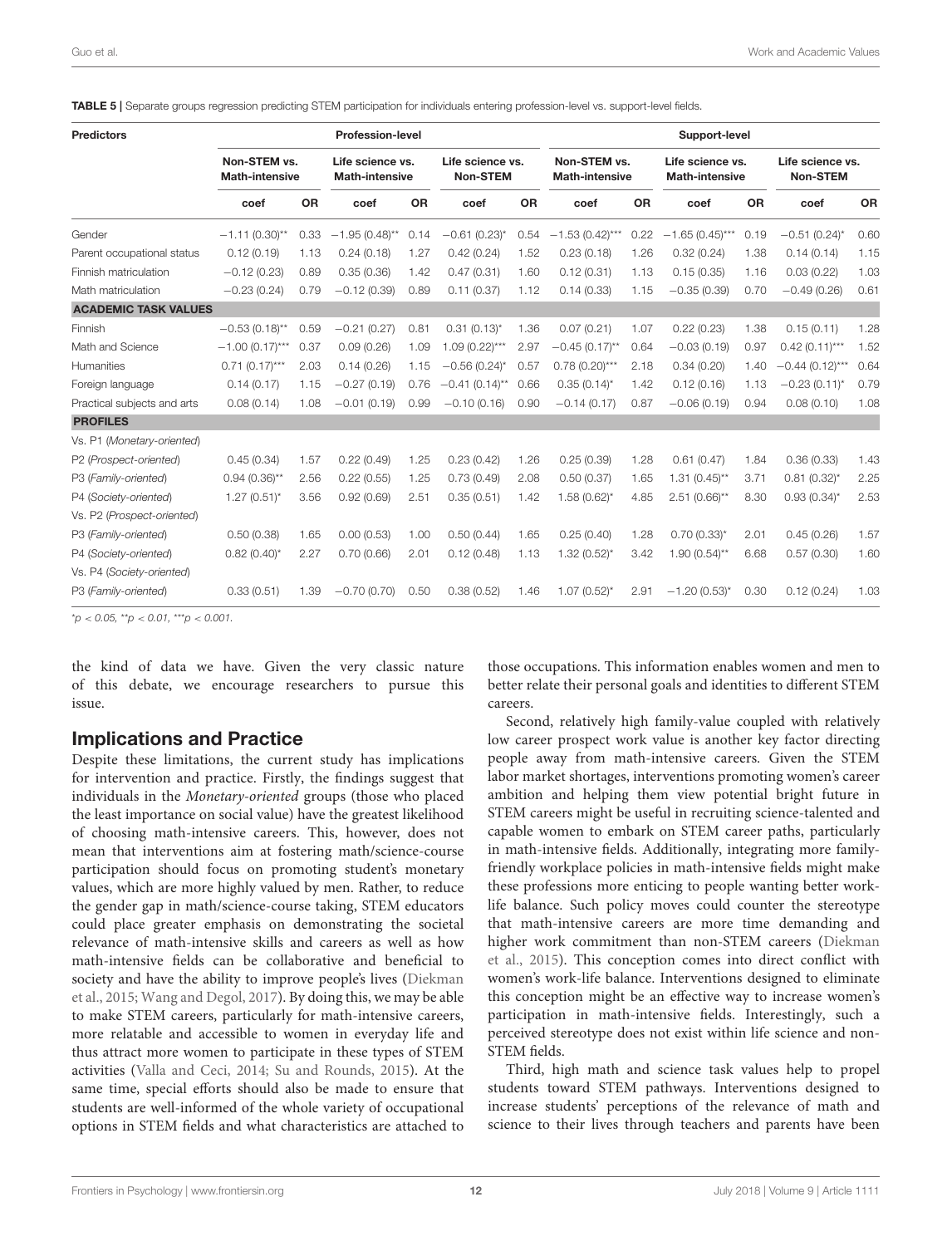#### <span id="page-12-0"></span>TABLE 6 | Summary for the key findings.

|                | Hypothesis                                                                                                                                              | Support for predictions                                                                                                                                                                                                                                                                                                                                                      | Inconsistent with predictions                                                                                                       | Leave as research questions                                                                                                                                                                                                                                                                                                                                                                                                                                                                                                                                                                             |  |  |
|----------------|---------------------------------------------------------------------------------------------------------------------------------------------------------|------------------------------------------------------------------------------------------------------------------------------------------------------------------------------------------------------------------------------------------------------------------------------------------------------------------------------------------------------------------------------|-------------------------------------------------------------------------------------------------------------------------------------|---------------------------------------------------------------------------------------------------------------------------------------------------------------------------------------------------------------------------------------------------------------------------------------------------------------------------------------------------------------------------------------------------------------------------------------------------------------------------------------------------------------------------------------------------------------------------------------------------------|--|--|
| Q1             | How does the relative<br>work value hierarchy<br>influence individual<br>differences in STEM<br>choices above<br>academic task value?                   | <b>H1a:</b> work value profiles significantly discriminate<br>between people entering STEM fields.<br>• Likelihood of choosing Non-STEM vs.<br>math-intensive fields:<br>society $>$ family $>$ prospect $=$ monetary;<br>• Likelihood of choosing life science vs.<br>math-intensive fields:<br>society $>$ family $>$ prospect $=$ monetary.                               | The work value profiles did not<br>predict entry into life science vs.<br>non-STEM fields.                                          | <b>Q1a:</b> Number of work value profiles.<br>• Four profiles (monetary-, prospect-,<br>society-oriented);<br>family-.<br>and<br><b>Q1b:</b> Predictions<br>for comparison<br>professional-level<br>between<br>VS.<br>support-level STEM fields.<br>• Likelihood of choosing support-level<br>life science vs. math-intensive fields:<br>$society > family > prospect = monetary$<br>• Likelihood of choosing support-level<br>life science vs. non-STEM fields:<br>society = family > monetary;<br>• Likelihood of choosing non-STEM<br>vs. support-level math-intensive<br>fields: society $>$ family |  |  |
| Q <sub>2</sub> | How does the relative<br>work value hierarchy<br>differ by gender and<br>influence gender<br>imbalance in STEM<br>choices above<br>academic task value? | H2a: Gender distribution in profiles:<br>• Women are over-represented in family- and<br>society-oriented groups; Men were<br>over-represented in the Monetary-oriented profile<br><b>H2b:</b> Mediation effects<br>• Work value profiles were partially mediated<br>gender differences (favoring men) in entering<br>math-intensive vs. life science and non-STEM<br>fields. | Work value profiles or academic<br>and task values did not close the<br>gender gap in entering life<br>science vs. non-STEM fields. |                                                                                                                                                                                                                                                                                                                                                                                                                                                                                                                                                                                                         |  |  |

found to be effective in triggering students' interest and academic performance in STEM topics [\(Lazowski and Hulleman, 2016\)](#page-13-40). Other interventions focusing on positive school experience in relation to science, such as providing increased exposure to women scientist role models and challenging stereotypes of science masculinity, have been also proved to be useful in promoting women's motivation and engagement in STEM activities [\(Wang and Degol, 2017\)](#page-14-3).

Finally, given that both work values and academic task values significantly contribute to gender differences in STEM fields, we call for more interventions that target both types of value beliefs and seek to enhance students' perception of value beliefs attached to activities and careers based on a long-term longitudinal design. Importantly, these interventions should be implemented at early ages since academic and work values are closely associated with ability development, academic engagement, and STEM educational and occupational preparedness [\(Eccles, 2009\)](#page-13-0). On the other hand, we think it is important to think carefully about using our findings to socially engineer the next generations' career choices. Ideally, individuals should be helped to make the best career choices they can for themselves, influenced as little as possible by stereotypes, gendered patterns of socialization, and government policy. To say we would like women to be just as likely as men to consider becoming an engineer or a nurse or a medical doctor is one thing; to say we want to persuade a particular women or man to become a computer scientist rather than a journalist or professional musician is quite another.

## ETHICS STATEMENT

The study was consistent with the ethical principles of human subjects. First, we told the detailed content of the study to the participants. Second, participants signed the informed consent on a voluntary basis.

## AUTHOR CONTRIBUTIONS

JG conceived of the study, performed the statistical analysis, and wrote up the paper; JE conceived of the study, provided suggestions for the statistical analysis, and commented the manuscript; FS participated in the design of the study and commented the manuscript; KS-A conceived of the study, participated in the coordination of the study, and commented the manuscript. All authors read and approved the final manuscript.

### FUNDING

This study was supported by the Academy of Finland grant #273872, #308351, and #307598 to KS-A.

### SUPPLEMENTARY MATERIAL

The Supplementary Material for this article can be found [online at: https://www.frontiersin.org/articles/10.3389/fpsyg.](https://www.frontiersin.org/articles/10.3389/fpsyg.2018.01111/full#supplementary-material) 2018.01111/full#supplementary-material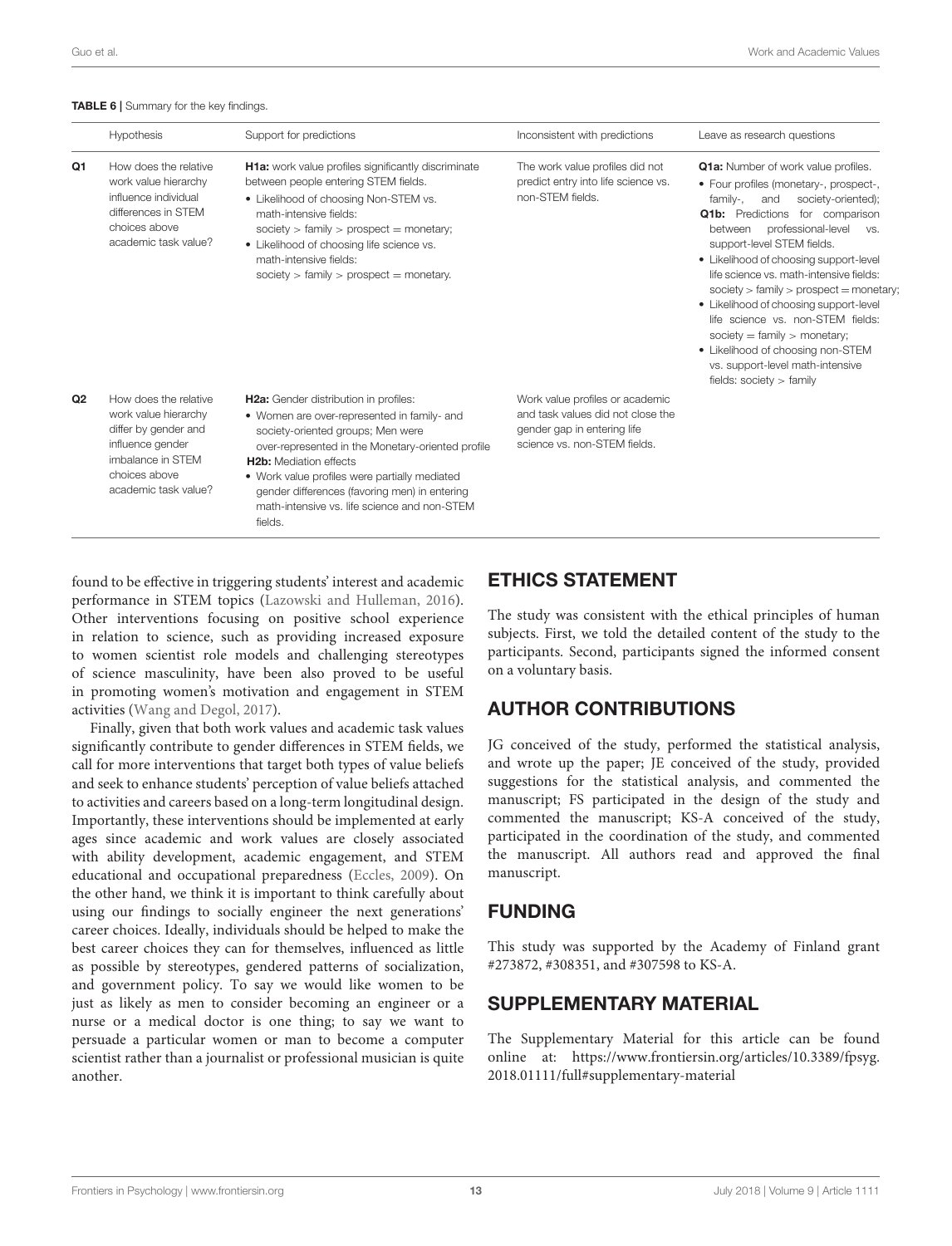## **REFERENCES**

- <span id="page-13-14"></span>Abele, A. E., and Spurk, D. (2011). The dual impact of gender and the influence of timing of parenthood on men's and women's career development: longitudinal findings. Int. J. Behav. Dev. 35, 225–232. doi: [10.1177/0165025411398181](https://doi.org/10.1177/0165025411398181)
- <span id="page-13-36"></span>Asparouhov, T., and Muthén, B. (2014). Auxiliary Variables in Mixture Modeling: Using the BCH Method in Mplus to Estimate a Distal Outcome Model and an Arbitrary Secondary Model. Mplus Web Notes.
- <span id="page-13-23"></span>Bardi, A., Buchanan, K. E., Goodwin, R., Slabu, L., and Robinson, M. (2014). Value stability and change during self-chosen life transitions: self-selection versus socialization effects. J. Pers. Soc. Psychol. 106, 131–147. doi: [10.1037/a0034818](https://doi.org/10.1037/a0034818)
- <span id="page-13-39"></span>Baron-Cohen, S. (2003). The Essential Difference: The Truth about the Male and Female Brain. New York, NY: Basic Books.
- <span id="page-13-3"></span>Berings, D., De Fruyt, F., and Bouwen, R. (2004). Work values and personality traits as predictors of enterprising and social vocational interests. Pers. Indiv. Diff. 36, 349–364. doi: [10.1016/S0191-8869\(03\)00101-6](https://doi.org/10.1016/S0191-8869(03)00101-6)
- <span id="page-13-20"></span>Beyer, S. (2014). Why are women underrepresented in computer science? Gender differences in stereotypes, self-efficacy, values, and interests and predictors of future CS course-taking and grades. Comp. Sci. Educ. 24, 153–192. doi: [10.1080/08993408.2014.963363](https://doi.org/10.1080/08993408.2014.963363)
- <span id="page-13-10"></span>Brown, E. R., and Diekman, A. B. (2010). What will I be? Exploring gender differences in near and distant possible selves. Sex Roles 63, 568–579. doi: [10.1007/s11199-010-9827-x](https://doi.org/10.1007/s11199-010-9827-x)
- <span id="page-13-19"></span>Ceci, S. J., and Williams, W. M. (2011). Understanding current causes of women's underrepresentation in science. Proc. Natl. Acad. Sci. U.S.A. 108, 3157–3162. doi: [10.1073/pnas.1014871108](https://doi.org/10.1073/pnas.1014871108)
- <span id="page-13-25"></span>Chow, A., Eccles, J. S., and Salmela-Aro, K. (2012). Task value profiles across subjects and aspirations to physical and IT-related sciences in the United States and Finland. Dev. Psychol. 48, 1612–1628. doi: [10.1037/a0030194](https://doi.org/10.1037/a0030194)
- <span id="page-13-9"></span>Diekman, A. B., Brown, E. R., Johnston, A. M., and Clark, E. K. (2010). Seeking congruity between goals and roles: a new look at why women opt out of science, technology, engineering, and mathematics careers. Psychol. Sci. 21, 1051–1057. doi: [10.1177/0956797610377342](https://doi.org/10.1177/0956797610377342)
- <span id="page-13-8"></span>Diekman, A. B., Clark, E. K., Johnston, A. M., Brown, E. R., and Steinberg, M. (2011). Malleability in communal goals and beliefs influences attraction to stem careers: evidence for a goal congruity perspective. J. Pers. Soc. Psychol. 101, 902–918. doi: [10.1037/a0025199](https://doi.org/10.1037/a0025199)
- <span id="page-13-6"></span>Diekman, A. B., Steinberg, M., Brown, E. R., Belanger, A. L., and Clark, E. K. (2017). A goal congruity model of role entry, engagement, and exit: understanding communal goal processes in stem gender gaps. Pers. Soc. Psychol. Rev. 21, 142–175. doi: [10.1177/1088868316642141](https://doi.org/10.1177/1088868316642141)
- <span id="page-13-5"></span>Diekman, A. B., Weisgram, E. S., and Belanger, A. L. (2015). New routes to recruiting and retaining women in STEM: policy implications of a communal goal congruity perspective. Soc. Issues Policy Rev. 9, 52–88. doi: [10.1111/sipr.12010](https://doi.org/10.1111/sipr.12010)
- <span id="page-13-0"></span>Eccles, J. S. (2009). Who am I and what am I going to do with my life? Personal and collective identities as motivators of action. Educ. Psychol. 44, 78–89. doi: [10.1080/00461520902832368](https://doi.org/10.1080/00461520902832368)
- <span id="page-13-4"></span>Eccles, J. S., and Wang, M.-T. (2016). What motivates females and males to pursue careers in mathematics and science? Int. J. Behav. Dev. 40, 100–106. doi: [10.1177/0165025415616201](https://doi.org/10.1177/0165025415616201)
- <span id="page-13-13"></span>Eccles, J. S., Barber, B., and Jozefowicz, D. (1999). "Linking gender to education, occupation, and recreational choices: applying the Eccles et al. model of achievement-related choices," in Sexism and Stereotypes in Modern Society: The Gender Science of Janet Taylor Spence, eds W. B. Swann, J. H. Langlois, and L. A. Gilbert (Washington, DC: American Psychological Association), 153–192.
- <span id="page-13-27"></span>Esping-Andersen, G. (2002). Why We Need a New Welfare State. Oxford: Oxford University Press.
- <span id="page-13-17"></span>Ferriman, K., Lubinski, D., Benbow, C. P., Geary, D. C., Gottfredson, L. S., Gough, H. G., et al. (2009). Work preferences, life values, and personal views of top math/science graduate students and the profoundly gifted: developmental changes and gender differences during emerging adulthood and parenthood. J. Pers. Soc. Psychol. 97, 517–532. doi: [10.1037/a0016030](https://doi.org/10.1037/a0016030)
- <span id="page-13-16"></span>Frome, P. M., Alfeld, C. J., Eccles, J. S., and Barber, B. L. (2008). "Is the desire for a family-flexible job keeping young women out of male-dominated occupations?" in Explaining Gendered Occupational Outcomes: Examining Individual and Social Explanations Through School and Beyond, eds H. M. G. Watt and J. S. Eccles (Washington, DC: APA), 195–214.
- <span id="page-13-38"></span>Guo, J., Marsh, H. W., Parker, P. D., Morin, A. J. S., and Dicke, T. (2017). Extending expectancy-value theory predictions of achievement and aspirations in science: dimensional comparison processes and expectancy-by-value interactions. Learn. Instruct. 49, 81–91. doi: [10.1016/j.learninstruc.2016.12.007](https://doi.org/10.1016/j.learninstruc.2016.12.007)
- <span id="page-13-26"></span>Guo, J., Parker, P. D., Marsh, H. W., and Morin, A. J. S. (2015). Achievement, motivation, and educational choices: a longitudinal study of expectancy and value using a multiplicative perspective. Dev. Psychol. 51, 1163–1176. doi: [10.1037/a0039440](https://doi.org/10.1037/a0039440)
- <span id="page-13-28"></span>Hausmann, R., and Tyson, L. D. (2015). The Global Gender Gap Report 2015. Geneva: World Economic Forum.
- <span id="page-13-15"></span>Hayes, A. R., Bigler, R. S., and Weisgram, E. S. (2018). Of men and money: characteristics of occupations that affect the gender differentiation of children's occupational interests. Sex Roles 78, 775–788. doi: [10.1007/s11199-017-0846-8](https://doi.org/10.1007/s11199-017-0846-8)
- <span id="page-13-1"></span>Holland, J. L. (1997). Making Vocational Choices: A Theory of Vocational Personalities and Work Environments, 3rd Edn. Odessa, FL: Psychological Assessment Resources.
- <span id="page-13-35"></span>Huang, B., Sivaganesan, S., Succop, P., and Goodman, E. (2004). Statistical assessment of mediational effects for logistic mediational models. Stat. Med. 23, 2713–2728. doi: [10.1002/sim.1847](https://doi.org/10.1002/sim.1847)
- <span id="page-13-31"></span>Jamshidian, M., Jalal, S., and Jansen, C. (2014). MissMech: an R package for testing homoscedasticity, multivariate normality, and missing completely at random (MCAR). J. Stat. Softw. 56, 1–31. doi: [10.18637/jss.v056.i06](https://doi.org/10.18637/jss.v056.i06)
- <span id="page-13-21"></span>Jin, J., and Rounds, J. (2012). Stability and change in work values: a meta-analysis of longitudinal studies. J. Vocat. Behav. 80, 326–339. doi: [10.1016/j.jvb.2011.10.007](https://doi.org/10.1016/j.jvb.2011.10.007)
- <span id="page-13-7"></span>Johnson, M. K., Mortimer, J. T., Lee, J. C., and Stern, M. J. (2007). Judgments about work dimensionality revisited. Work Occup. 34, 290–317. doi: [10.1177/0730888407303182](https://doi.org/10.1177/0730888407303182)
- <span id="page-13-11"></span>Jones, G. M., Brader-Araje, L., Carboni, L. W., Carter, G., Rua, M. J., Banilower, E., et al. (2000). Tool time: Gender and students' use of tools, control, and authority. J. Res. Sci. Teach. 37, 760–783. doi: [10.1002/1098-2736\(200010\)37:8<760::AID-TEA2>3.0.CO;2-V](https://doi.org/10.1002/1098-2736(200010)37:8<760::AID-TEA2>3.0.CO;2-V)
- <span id="page-13-2"></span>Judge, T. A., and Bretz, R. D. (1992). Effects of work values on job choice decisions. J. Appl. Psychol. 77:261.
- <span id="page-13-37"></span>Kimmel, L. G., Miller, J. D., and Eccles, J. S. (2012). Do the paths to STEMM professions differ by gender? Peabody J. Educ. 87, 92–113. doi: [10.1080/0161956X.2012.642276](https://doi.org/10.1080/0161956X.2012.642276)
- <span id="page-13-40"></span>Lazowski, R. A., and Hulleman, C. S. (2016). Motivation interventions in education: a meta-analytic review. Rev. Educ. Res. 86, 602–640. doi: [10.3102/0034654315617832](https://doi.org/10.3102/0034654315617832)
- <span id="page-13-22"></span>Lechner, C. M., Sortheix, F. M., Göllner, R., and Salmela-Aro, K. (2017). The development of work values during the transition to adulthood: a two-country study. J. Vocat. Behav. 99, 52–65. doi: [10.1016/j.jvb.2016.12.004](https://doi.org/10.1016/j.jvb.2016.12.004)
- <span id="page-13-24"></span>Lee, B., Lawson, K. M., and McHale, S. M. (2015). Longitudinal associations between gender-typed skills and interests and their links to occupational outcomes. J. Vocat. Behav. 88, 121–130. doi: [10.1016/j.jvb.2015.02.011](https://doi.org/10.1016/j.jvb.2015.02.011)
- <span id="page-13-33"></span>Lo, Y., Mendell, N., and Rubin, D. B. (2001). Testing the number of components in a normal mixture. Biometrika 88, 767–778. doi: [10.1093/biomet/88.3.767](https://doi.org/10.1093/biomet/88.3.767)
- <span id="page-13-34"></span>Lubke, G., and Muthén, B. O. (2007). Performance of factor mixture models as a function of model size, covariate effects, and class-specific parameters. Struct. Equ. Model. 14, 26–47. doi: [10.1080/10705510709336735](https://doi.org/10.1080/10705510709336735)
- <span id="page-13-12"></span>Lyons, S. T., Higgins, C. A., and Duxbury, L. (2010). Work values: Development of a new three-dimensional structure based on confirmatory smallest space analysis. J. Organ. Behav. [31, 969–1002. doi: 10.1002/](https://doi.org/10.1002/job.658) job.658
- <span id="page-13-18"></span>Mason, M. A. (2014). How to Level the Playing Field for Women in Science. The Chronicle of Higher Education. Available online from: [http://chronicle.com/](http://chronicle.com/article/How-to-Level-the-Playing-Field/145037/?cid=at&utm_source=at&utm_medium=en,) [article/How-to-Level-the-Playing-Field/145037/?cid=at&utm\\_source=at&](http://chronicle.com/article/How-to-Level-the-Playing-Field/145037/?cid=at&utm_source=at&utm_medium=en,) [utm\\_medium=en,](http://chronicle.com/article/How-to-Level-the-Playing-Field/145037/?cid=at&utm_source=at&utm_medium=en,) Accessed November 30, 2017.
- <span id="page-13-30"></span>Miller, D. I., Eagly, A. H., and Linn, M. C. (2015). Women's representation in science predicts national gender-science stereotypes: evidence from 66 nations. J. Educ. Psychol. 107, 631–644. doi: [10.1037/edu0000005](https://doi.org/10.1037/edu0000005)
- <span id="page-13-32"></span>Morin, A. J. S., and Marsh, H. W. (2015). Disentangling shape from level effects in person-centered analyses: An illustration based on university teachers' multidimensional profiles of effectiveness. Struct. Equ. Model. Multidiscipl. J. 22, 39–59. doi: [10.1080/10705511.2014.919825](https://doi.org/10.1080/10705511.2014.919825)
- <span id="page-13-29"></span>MOW International Research Team (1987). The Meaning of Working. New York, NY: Academic Press.